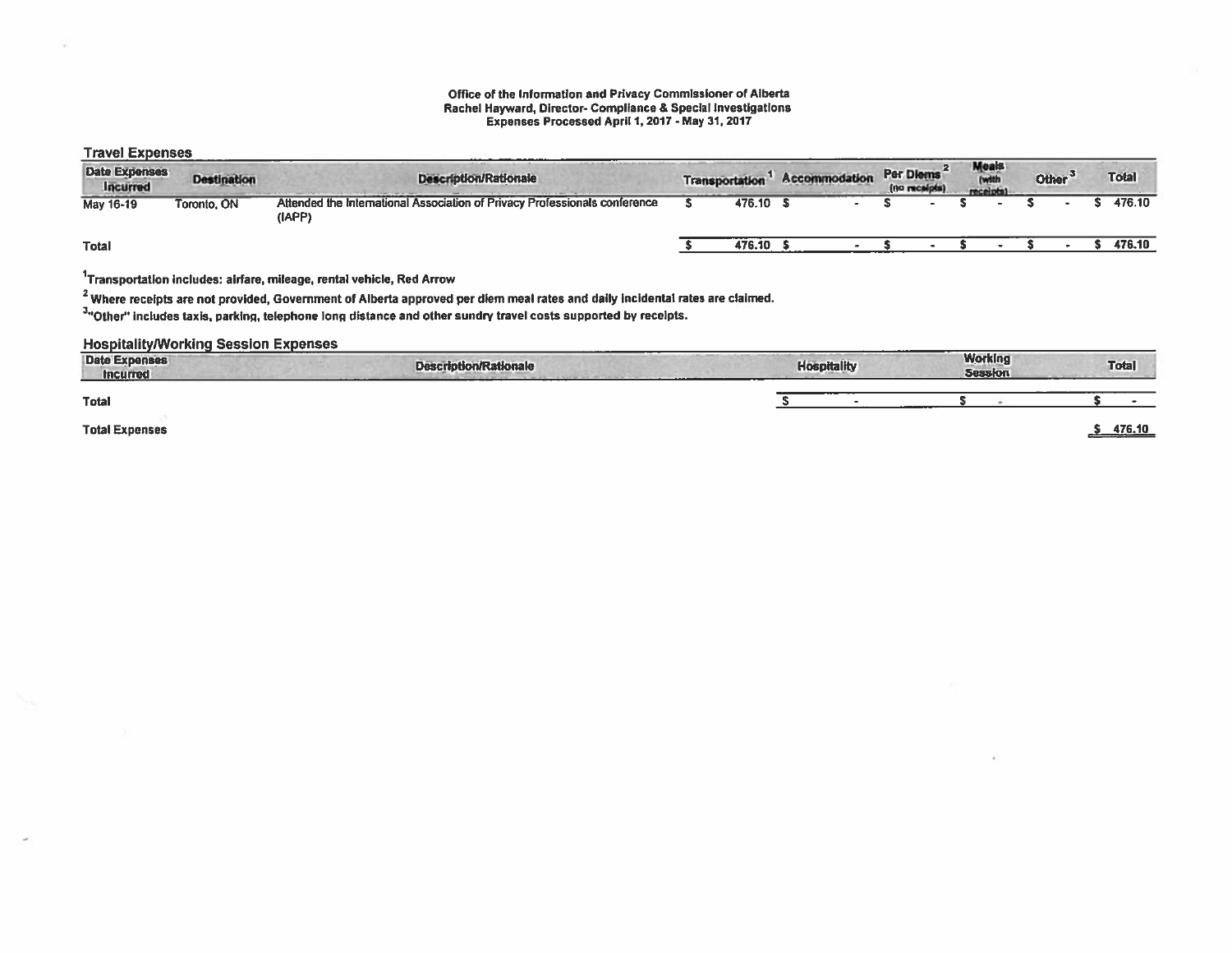Sky<sub>2</sub> to main content

# Confirmation | westjet.com booking

### link to westjet.com

- 1. Search
- 2. Flights
- 3. Guests
- 4. Seats
- 5. Payment
- 6. Confirmation
- Current Step

## Confirmation

## Here's your current travel information.

Reservation codeBKVZCX flight details

Edmonton, AB, CA (YEG) Leaving Tue May 16, 2017

to

Toronto, ON, CA (YYZ) Returning Fri May 19, 2017 to<br>
Toronto, ON, CA (YYZ) Returning Fri May 19, 2017<br>
Flight Depart Arrive Stops Duration<br>
434 YEG 10:00 YYZ 15:400 03:40<br>
434 YEG 10:00 YYZ 15:400 03:40

Flight Depart Arrive Stops Duration

- 431 YYZ 08:50 YEG 10:570 04:07
	- Change flight(s)
	- Cancel trip
	- <u>Void Trip</u>
	- Update travel documents

Make changes

Select seats

## Flights

Flight WS 434: Edmonton, AB, CA (YEG) > Toronto, ON, CA (YYZ) Departing:May 16 | 10:00 AMArriving:May 16 | 3:40 PMDuration:03h 40mFare type Econu Aircraft type Böeing 737-700 Operated by: WESTJET Ms Rachel Hayward Update travel documents Seat:13A Seat(s) Baggage Learn More<sub>0</sub>(0)

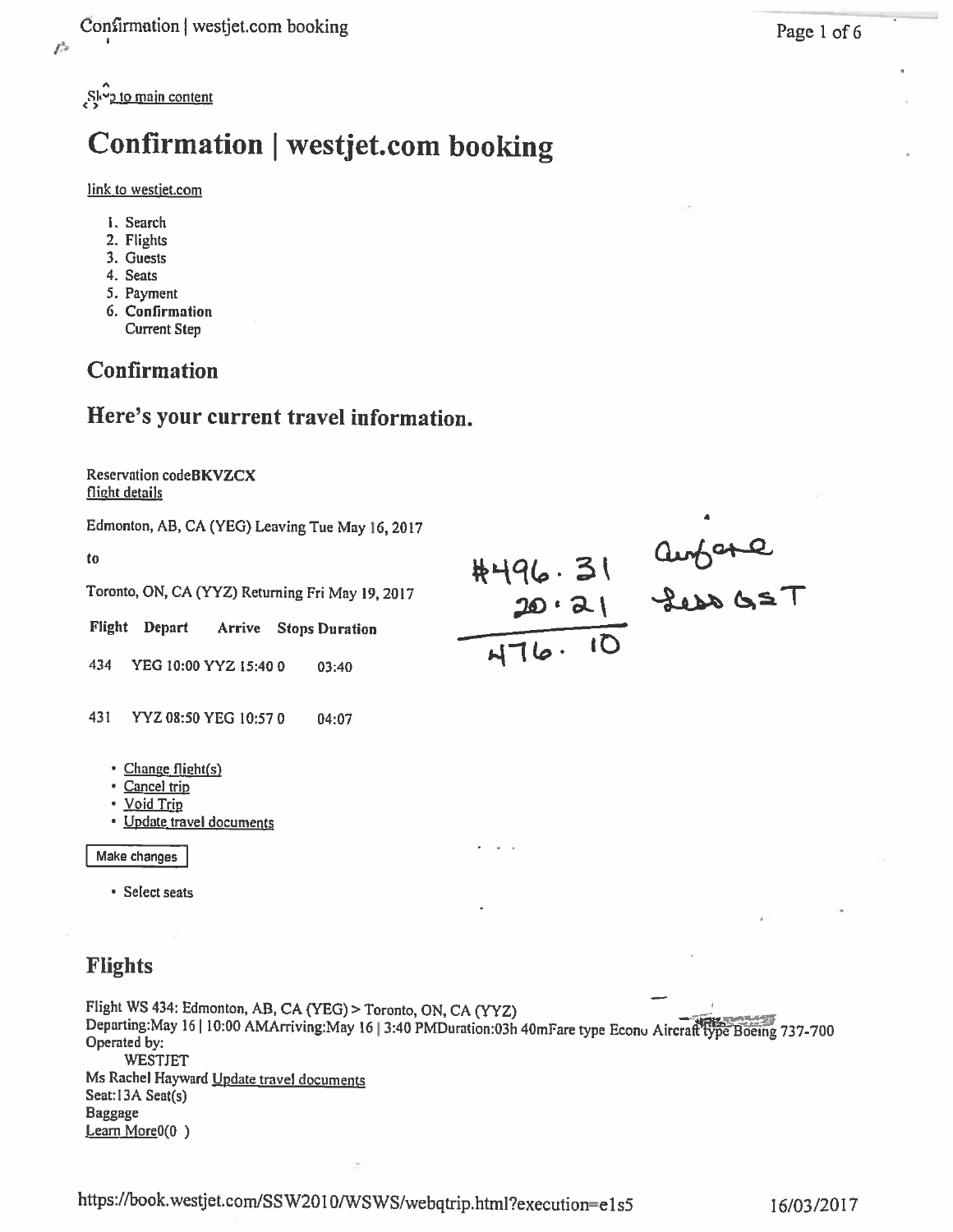Confirmation | westjet.com booking

Flight WS 431: Toronto, ON, CA (YYZ) > Edmonton, AB, CA (YEG) Departing: May 19 | 8:50 AMArriving: May 19 | 10:57 AMDuration: 04h 07mFare type Econo Aircraft type Boeing 737-700 Operated by: **WESTJET** Ms Rachel Hayward Update travel documents Seat:13A Seat(s) **Baggage** Learn More<sub>0</sub>(0)

## **Payment**

## **Payment Summary**

Hide details Show details Seats 43.60 CAD 1. YEG - YYZ 21.00 CAD Seat(s) 21.00 CAD 1. YYZ - YEG 22.60 CAD Seat(s) 22.60 CAD Base fare and ATC 360.00 CAD 1. Adult guest: 314.00 CAD Other air transportation charges 46.00 CAD Taxes 92.71 CAD 1. Adult guest: 92.71 CAD Harmonized sales tax (HST) 3.25 CAD Air travellers security charge (ATSC) 14.25 CAD Airport Improvement Fee (AIF) 55.00 CAD Goods and services tax (GST) 20.21 CAD

**Flights** 

Base fare and ATC 360.00 CAD Taxes 92.71 CAD Seats 43.60 CAD Total: 49631 CAD Payment type Payment card Total paid496.31 CAD MasterCard ending

- · Checked baggage
- · Carry-on baggage

YEG to YYZ

- YEG to YYZ
- \* YYZ to YEG

**Adults** 

• Adults

**Adults** 

· Adults

First Bag Second Bag Checked baggage 25 CAD 35 CAD Weight and size limitations: **First Bag** 

- Up to 50 POUNDS, or 23 KILOGRAMS.
- Up to 62 LINEAR INCHES, or 158 LINEAR CENTIMETERS in combined dimensions (length + width + height).

Second Bag

• Up to 50 POUNDS, or 23 KILOGRAMS.

https://book.westjet.com/SSW2010/WSWS/webqtrip.html?execution=e1s5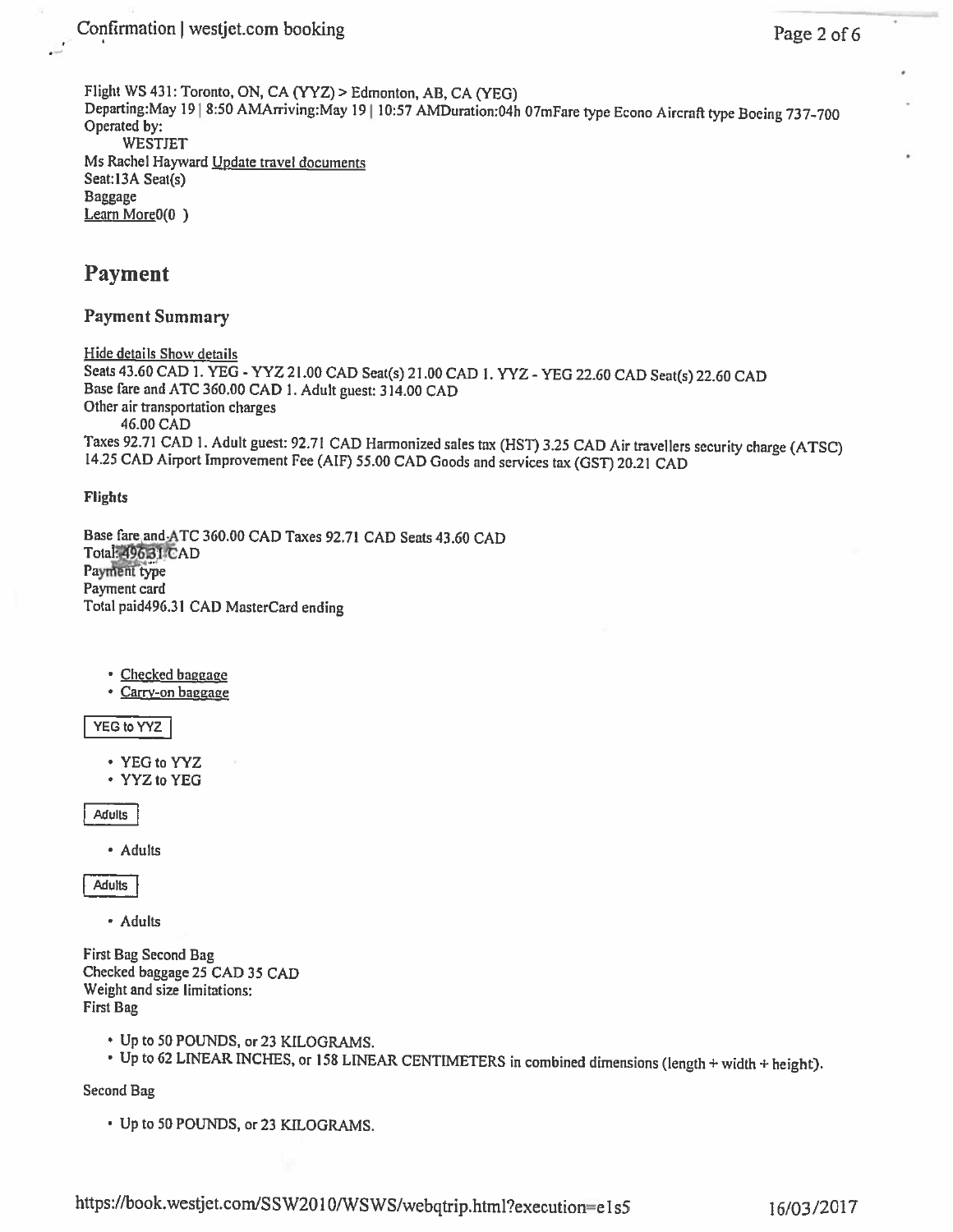#### Office of the Information and Privacy Commissioner of Alberta Rachel Hayward, Director- Compliance & Special Investigations Expenses Processed June 1,2017 -July 31,2017

### Travel Expenses

| Date Expenses<br><b>Incerned</b> | <b>Destination</b> | <b>Description/Rationale</b>                                                                                                   | Transportation |  | Accommodation | Per Diems<br>(no receipts) | <b>Meals</b><br>(with<br>receipts) |  | Other <sup>3</sup> | <b>Total</b> |
|----------------------------------|--------------------|--------------------------------------------------------------------------------------------------------------------------------|----------------|--|---------------|----------------------------|------------------------------------|--|--------------------|--------------|
| May 16-19                        | Toronto, ON        | Attended the International Association of Privacy Professionals conference<br>(IAPP) (other expenses claimed in prior period). |                |  |               | 101.86                     |                                    |  |                    | 101.86       |
| June 9                           | Calgary, AB        | Speaking at the Calgary Labour Arbitration and Policy Conference (other<br>travel expenses were reimbursed by Organization).   |                |  |               |                            |                                    |  |                    |              |
| <b>Total</b>                     |                    |                                                                                                                                |                |  |               |                            |                                    |  | 23.81              | 23.81        |
|                                  |                    |                                                                                                                                |                |  |               | 101.86                     |                                    |  | 23.8               | 125.67       |

 $1$ Transportation includes: airfare, mileage, rental vehicle, Red Arrow

<sup>2</sup> Where receipts are not provided, Government of Alberta approved per diem meal rates and daily incidental rates are claimed.

And the Cooper of the Cooper of the control of the Cooper sundry travel costs supported by receipts.

## HospitalitylWorking Session Expenses

| <b>Date Expenses</b><br>Incurred | -----<br><b>Description/Rationale</b><br>Anywhere the first state company and the control and provided but the | company, and a should contribute<br><b>Hospitality</b> | <b>Working</b><br><b>Session</b> | Total  |
|----------------------------------|----------------------------------------------------------------------------------------------------------------|--------------------------------------------------------|----------------------------------|--------|
| <b>Total</b>                     |                                                                                                                |                                                        | ------                           |        |
| <b>Total Expenses</b>            |                                                                                                                |                                                        |                                  | 125.67 |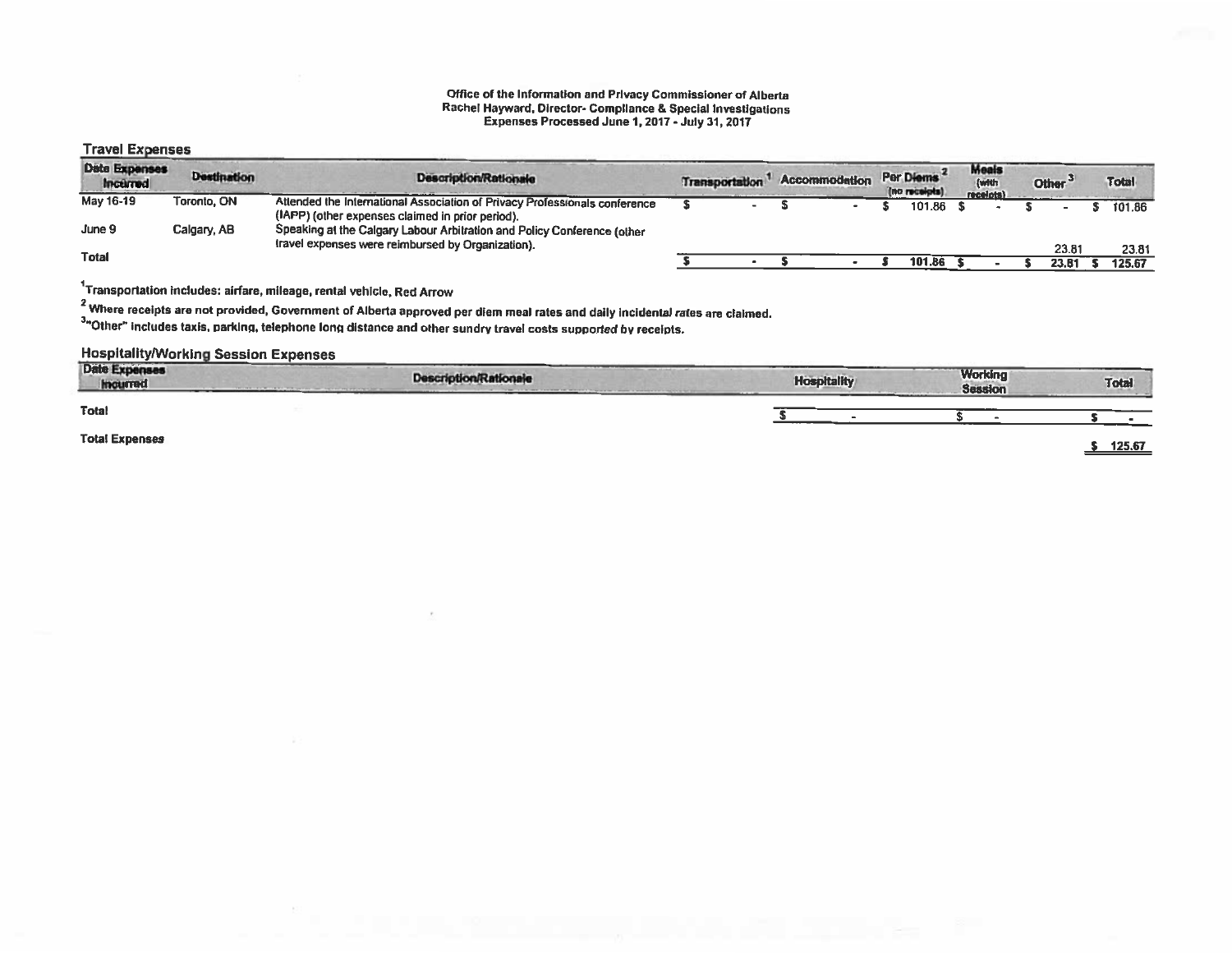| GST# Ri?8599776                                                                                                                 |
|---------------------------------------------------------------------------------------------------------------------------------|
| Edwonion Airports                                                                                                               |
| Can-T5J 2T2 Edmonton<br>Tax Code CA5%                                                                                           |
| <b>Exit Lane 09/06/17 20:15</b><br><b>Receipt 003399</b>                                                                        |
| Short-term parking tkt<br>DL - No. 014723<br><b>08/06/17 20:39<br/>09/06/17 20:15<br/>Period 1d0h0'</b><br>(Tax)<br>\$25.00     |
| <b>Total</b><br>\$25.00                                                                                                         |
| Payment Received<br>AMEX<br>\$25.00<br><b>XXXXXXXXX</b><br><b>Merch:9326641900</b><br><b>Auth:541055</b><br><b>Type: Swiped</b> |
| Sub Total<br>523.81<br>$201E7 -$<br>Tax<br>5%<br>\$1.19                                                                         |

Parking #25.00<br>Less 425.00<br>#23.81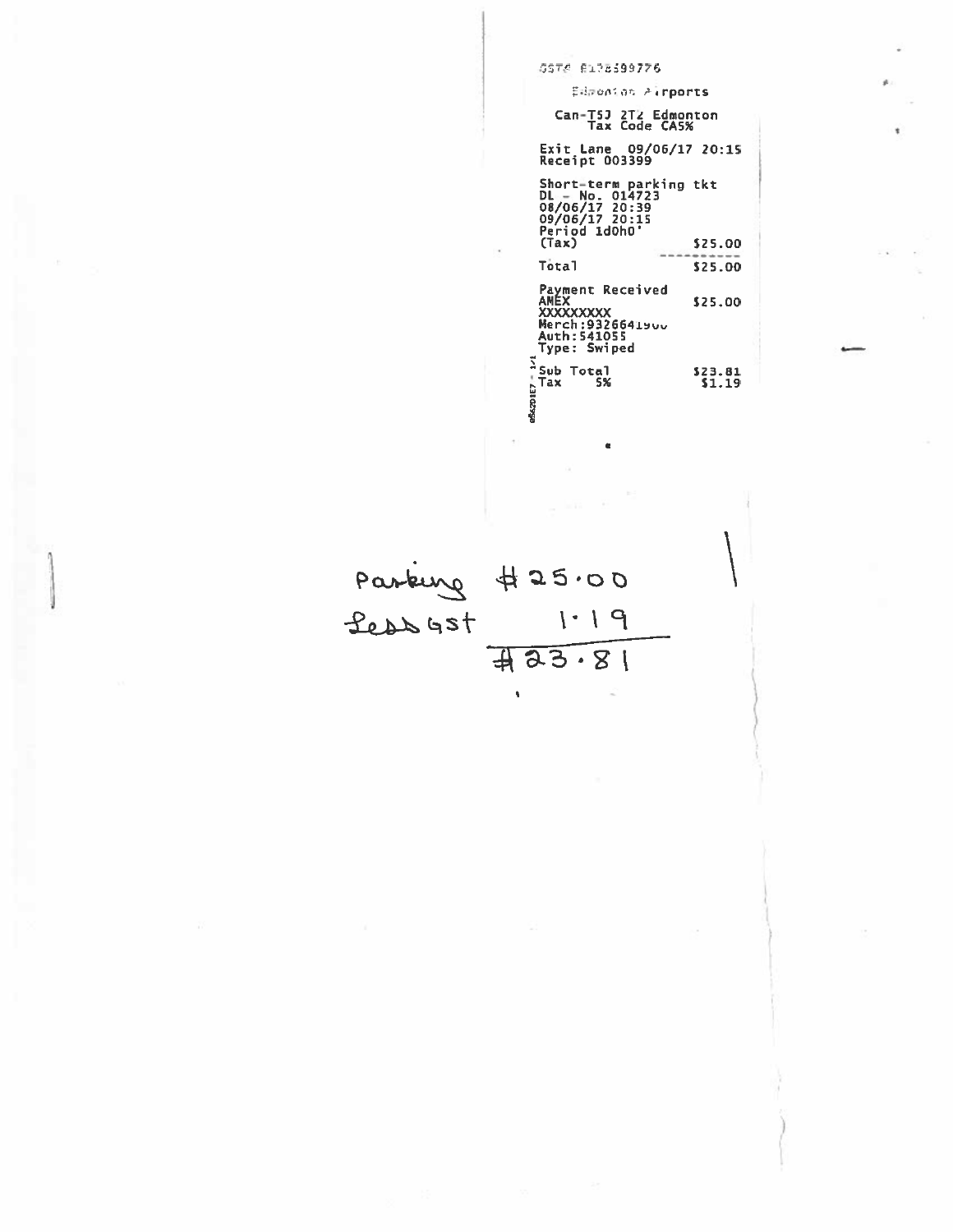#### Office of the Information and Privacy Commissioner of Alberta Rachel Hayward, Director- Compliance & Special Investigations Expenses Processed August I, 2017- September 30,2017

#### Travel Expenses

| <b>Date Expenses</b><br><b>Incurred</b> | <b>Destination</b> | <b>Description/Rationale</b>         | <b>Transportation</b> | <b>Accommodation</b> | Per Diems<br>(no receipts) | <b>Meals</b><br><b>Arraclad</b><br><b>SALE</b> | <b>Other</b> |       | <b>Total</b> |
|-----------------------------------------|--------------------|--------------------------------------|-----------------------|----------------------|----------------------------|------------------------------------------------|--------------|-------|--------------|
| April 13                                | Edmonton, AB       | Parking-meeting with Covenant Health |                       |                      |                            |                                                |              | 10.48 | 10.48        |
| Total                                   |                    |                                      |                       |                      |                            |                                                |              | 10.48 | 10.48        |

 $1$ Transportation includes: airfare, mileage, rental vehicle, Red Arrow

 $2$  Where receipts are not provided, Government of Alberta approved per diem meal rates and daily incidental rates are claimed.

3"Other" includes taxis, parking, telephone long distance and other sundry travel costs supported by receipts.

#### **Hospitality/Working Session Expenses**

| <b>Date Expenses</b><br><b>Incurred</b> | <b>Description/Rationale</b> | <b>Hospitality</b> | <b>Working</b><br><b>Session</b> | ______<br>Total |
|-----------------------------------------|------------------------------|--------------------|----------------------------------|-----------------|
| Total                                   |                              |                    |                                  |                 |
| <b>Total Expenses</b>                   |                              |                    |                                  | 10.48           |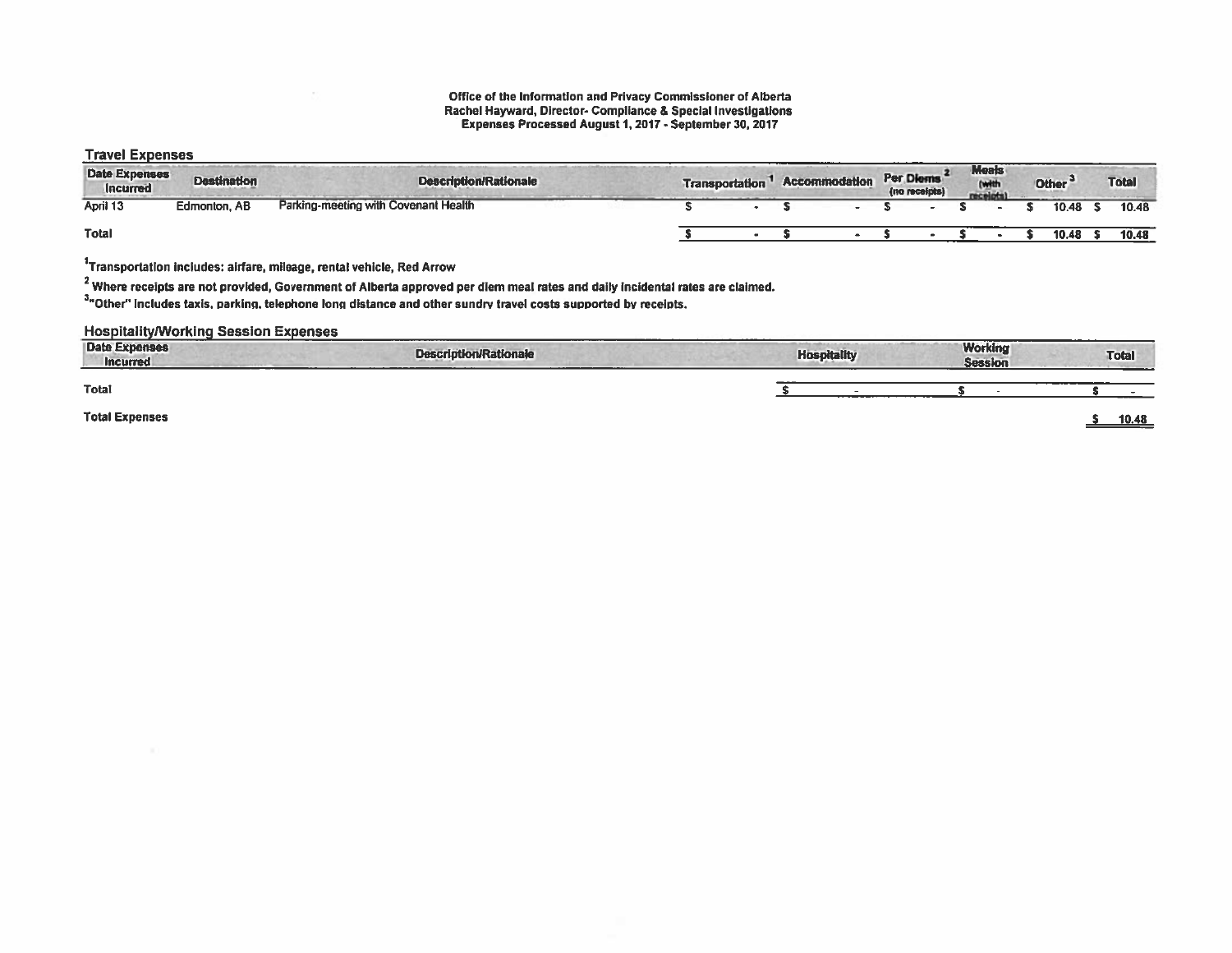$\mathbf{r}$ DISPLAY THIS SIDE UP ON DASHBOARD WITH COVENOMT FROM TICKET **EXPIRATION DATE** EXPIRATION TIME DATE ISSUED TIME ISSUED AMOUNT PAID 13/04 5:25 13/04<br>13/04 市<br>新 19150<br>14100 11.W **AMOUNT PAID**  $82012012$ \$11.00 16490000 12:58 L0T6105 CQ **COMPAGES ARE FOR THE USE OF THE PARKING SPACE ONLY**<br>WE WILL NOT BETRESPONSIBLE FOR LOSS OR DAMAGE TO<br>CAR OR CONTENTS, HOWEVER CAUSED, INCLUDING BUT NOT<br>LIMITED TO FIRE, THEFT OR COLLISION PRECISE<br>PARKLINK PRECISE<br>PARKLINK NON TRANSFERABLE 1273357 1273357 **RECEIPT**  $16.98$  $8.52$ <br> $410.48$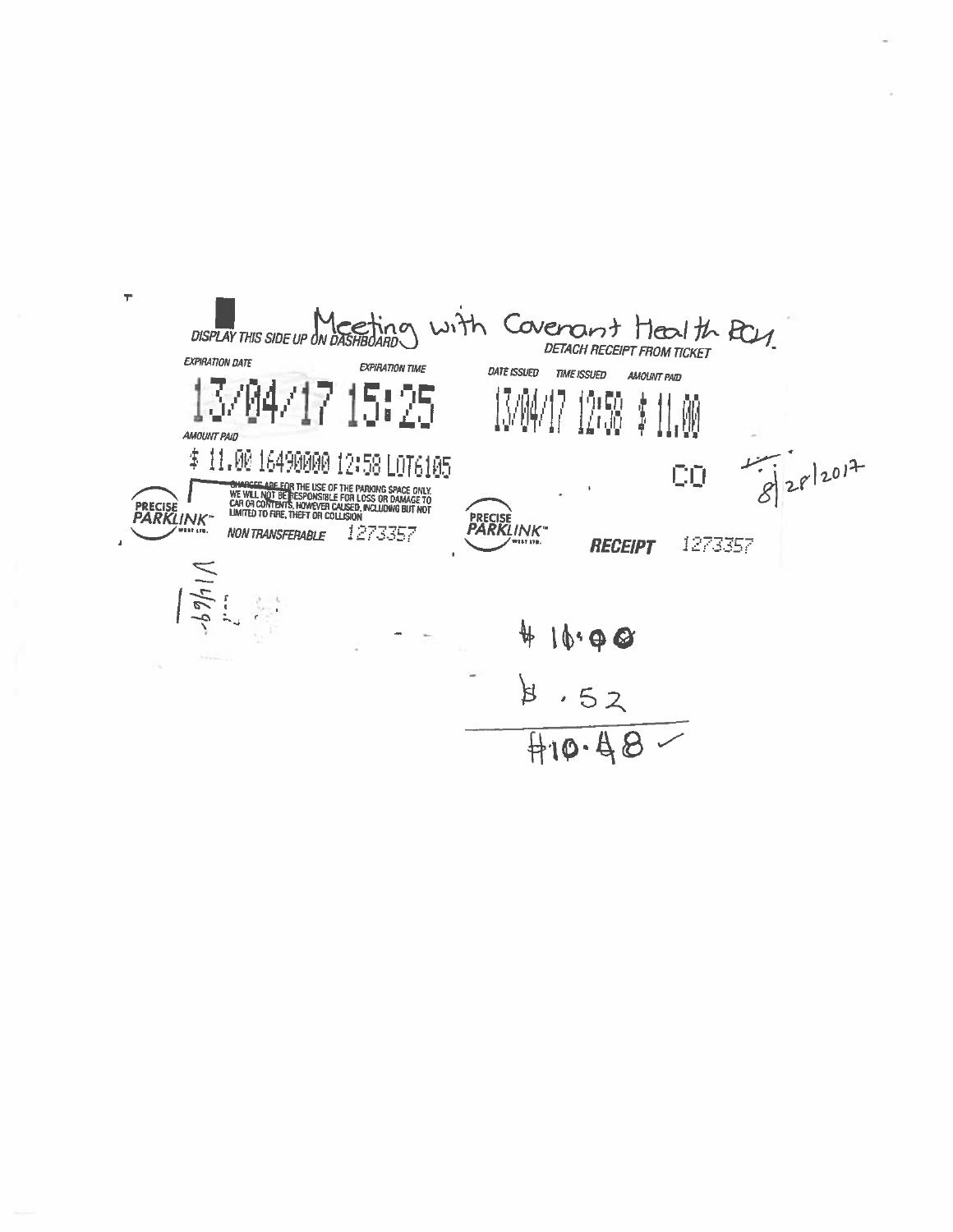#### Office of the Information and Privacy Commissioner of Alberta Rachel Hayward, Director- Compliance & Special Investigations Expenses Processed October I, 2017- November 30, 2017

### Travel Expenses

| <b>Date Expenses</b><br>Incurred | <b>Destination</b> | <b>Description/Rationale</b>                                                                                                                      | <b>Transportation</b> |            | Accommodation |        | Per Diems<br>(no receipts) | <b>Meals</b><br>{with<br>receiptal | Other <sup>3</sup> | <b>Total</b> |
|----------------------------------|--------------------|---------------------------------------------------------------------------------------------------------------------------------------------------|-----------------------|------------|---------------|--------|----------------------------|------------------------------------|--------------------|--------------|
| <b>Oct 24</b>                    | Victoria, BC       | Airfare-to attend Reboot Conference (more expenses will be reported once<br>expenses are incurred)                                                |                       | $352.25$ 5 |               |        |                            |                                    |                    | 352.25       |
| Nov 23-24                        | Calgary, AB        | Travelled to Calgary to present at A Project Ethics Community Consensus<br>Initative conference (ARECCI) and attended meetings at the OIPC office |                       | 139.04     |               | 149.64 | 57.62                      |                                    | 18.12              |              |
| <b>Total</b>                     |                    |                                                                                                                                                   |                       | 491.29     |               | 149.64 | 57.62                      |                                    | 18.12              | 716.67       |

1Transportation includes: airfare, mileage, rental vehicle, Red Arrow

W.

 $^2$  Where receipts are not provided, Government of Alberta approved per diem meal rates and daily incidental rates are claimed.

3'Other" includes taxis, parkinq, telephone long distance and other sundry travel costs supported by receipts.

### **Hospitality/Working Session Expenses**

| Date:Expenses<br><b>Incurred</b> | <b>Description/Rationale</b><br>------------ | <b>Hospitality</b> | Working<br><b>Session</b> | <b>Total</b> |
|----------------------------------|----------------------------------------------|--------------------|---------------------------|--------------|
| <b>Total</b>                     |                                              |                    |                           |              |
| <b>Total Expenses</b>            |                                              |                    |                           | 716.67       |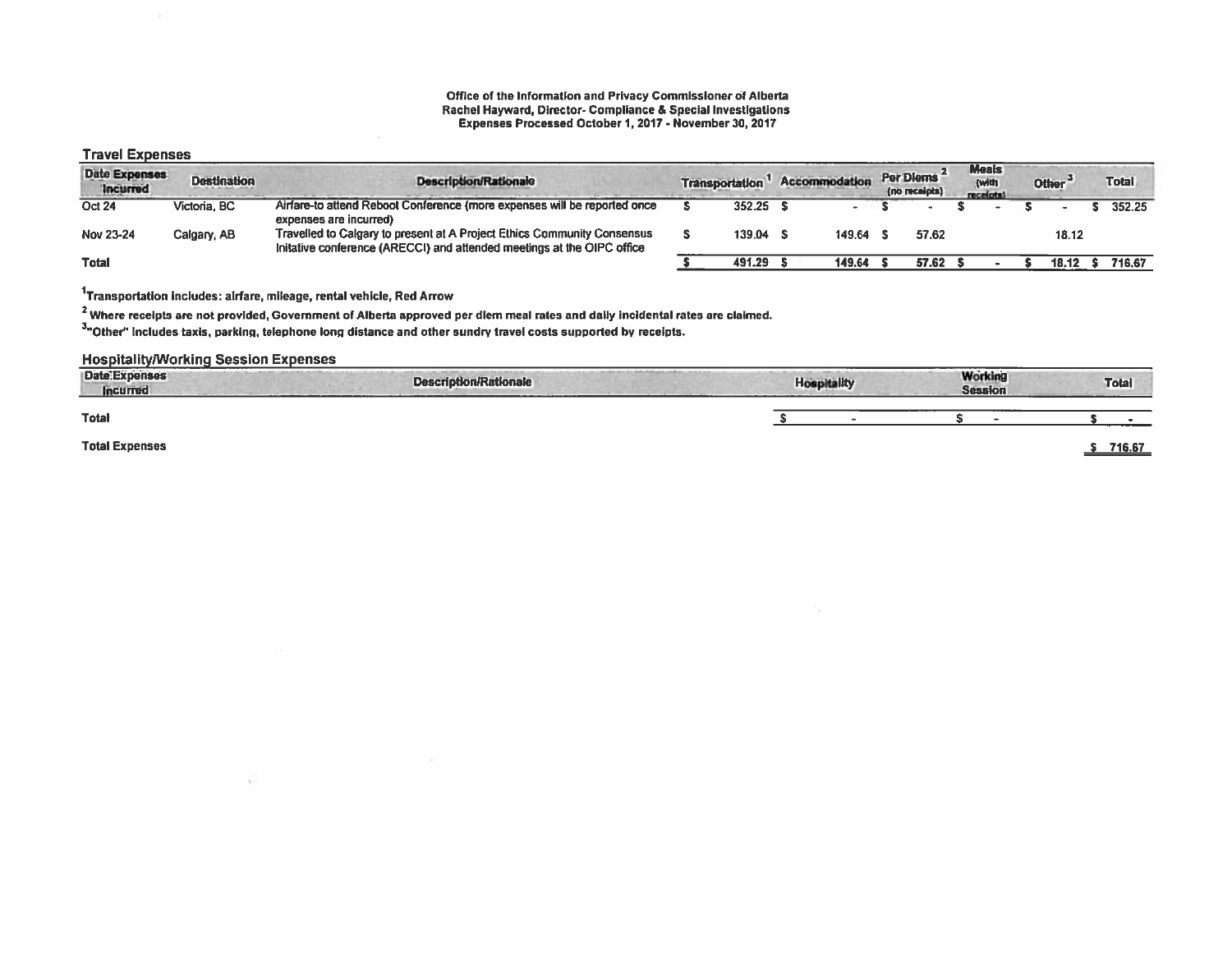Confirmation Step 7 of 7

 $\sum_{i=1}^{n}$  $\frac{1}{\sqrt{2}}\rightarrow -1$ 

Booking complete. We've sent a copy of your itinerary to: rhayward@oipc.ab.ca

| <b>Reservation code</b>                                                                                          | <b>WELLKV</b>                        |
|------------------------------------------------------------------------------------------------------------------|--------------------------------------|
| <b>Flights</b><br>Edmonton, AB (YEG) to Victoria, BC (YYJ)<br>Round trip, 1 guest<br>Feb 7, 2018 to Feb 11, 2018 | CAD \$348.86                         |
| <b>Seats</b><br>WS 413 Edmonton to Victoria<br>1 seat $(5A)$                                                     | CAD \$21.00                          |
| WS 3174 Victoria to Edmonton<br>1 seat $(4A)$                                                                    |                                      |
| <b>Payment</b>                                                                                                   |                                      |
| Payment card                                                                                                     | CAD \$369.86<br>MasterCard ending ir |
|                                                                                                                  | <b>Total: CAD \$369.86</b>           |
| Rent a car                                                                                                       |                                      |
| <b>Dick</b> -<br>off                                                                                             | $7369.86$<br>$17161$<br>352.25       |
| <b>Victoria</b>                                                                                                  | To attend Rebeart center<br>$\Omega$ |
|                                                                                                                  |                                      |
| Aiport (YYJ)                                                                                                     | Edit search                          |
| ØLed.                                                                                                            |                                      |
| Feb.<br>07,                                                                                                      |                                      |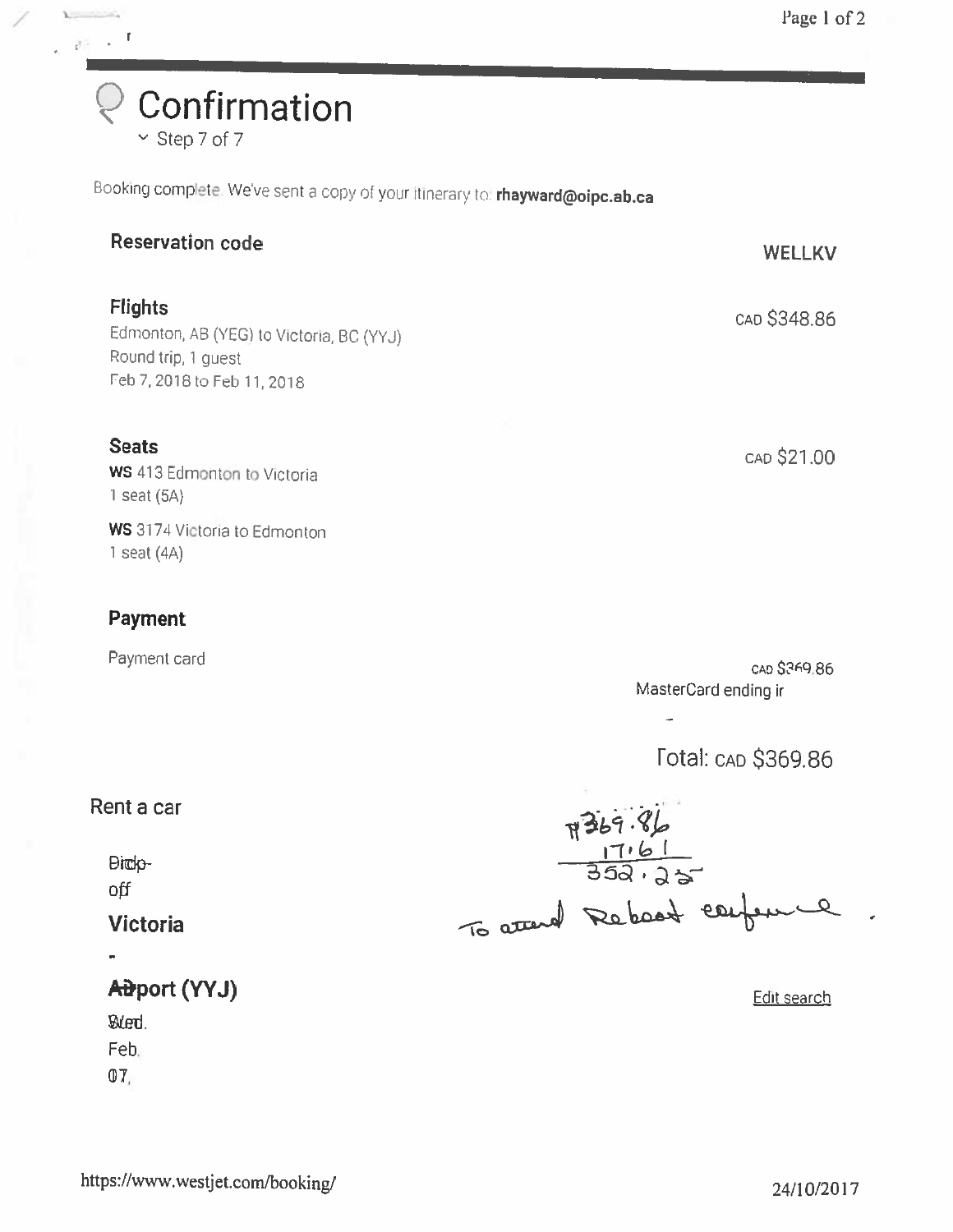| <b>Audrey Palmer</b>                                                                                                                                                                                                                          |                                               |                             |                                                                        |                  |                   |                                                |
|-----------------------------------------------------------------------------------------------------------------------------------------------------------------------------------------------------------------------------------------------|-----------------------------------------------|-----------------------------|------------------------------------------------------------------------|------------------|-------------------|------------------------------------------------|
| From:<br>Sent:<br>To:<br>Subject:                                                                                                                                                                                                             | October-20-17 3:42 PM<br><b>Audrey Palmer</b> | Red Arrow Itinerary/Receipt | Red Arrow Reservations <itinerary@redarrow.ca></itinerary@redarrow.ca> |                  |                   |                                                |
| নি                                                                                                                                                                                                                                            |                                               |                             |                                                                        |                  |                   | <b>INVOICE</b><br>2017-10-20                   |
| OFFICE OF INFORMATION & PRIVACY (106908)<br>410, 9925 - 109th STREET<br>EDMONTON, AB T5K 2J8<br>Attn: AUDREY PARKER                                                                                                                           |                                               |                             |                                                                        |                  |                   | You can reach us at:<br><b>Corporate Sales</b> |
| ORDER#<br><b>ORDERED</b><br><b>CUSTOMER#</b>                                                                                                                                                                                                  | P.O.                                          | <b>GROUP</b><br><b>NAME</b> | <b>DEPARTING</b>                                                       | <b>RETURNING</b> | <b>SALES</b>      | <b>SALES</b>                                   |
| 2017-10-<br>1715404<br>20                                                                                                                                                                                                                     |                                               |                             | 2017-11-23                                                             | 2017-11-24       | <b>REP</b>        | <b>AGENT</b><br>Website<br>User                |
| Travellers:<br>Hayward/Rachel                                                                                                                                                                                                                 |                                               |                             |                                                                        |                  |                   |                                                |
| <b>PRODUCT DESCRIPTION</b>                                                                                                                                                                                                                    |                                               | <b>DURATION</b>             | <b>OCCUPANCY</b>                                                       | QTY              | <b>PRICE/UNIT</b> | <b>BILLED</b>                                  |
| EDMCAL 08:00 YYC<br>Assigned to: 05A<br>Departs Edmonton (EDMCEDAR / Best<br>Western Cedar Park Inn 5116 Gateway<br>Blvd) at 08:15 on 2017-11-23.<br>Arrives Calgary (CALTO / CTO 205 9<br>Ave SE) at 12:05 on 2017-11-23. (3 hrs 50<br>mins) |                                               | $3$ hrs $50$ mins           | Corporate 1<br>$#139 - 04$                                             | 1                | \$69.52           | \$69.52                                        |
|                                                                                                                                                                                                                                               |                                               |                             |                                                                        |                  |                   |                                                |
| <b>CALEDM 18:30 YYC</b><br>Assigned to: 03A<br>Departs Calgary (CALTO / CTO 205 9<br>Ave SE) at 18:30 on 2017-11-24.<br>Arrives Edmonton (EDMCEDAR / Best<br>Western Cedar Park Inn 5116 Gateway<br>Blvd) at 22:00 on 2017-11-24. (3 hrs 30   |                                               | 3 hrs 30 mins               | Corporate 1                                                            | 1                | \$69.52           | \$69.52                                        |

 $\ell$  ,  $\ell$  ,  $\ell$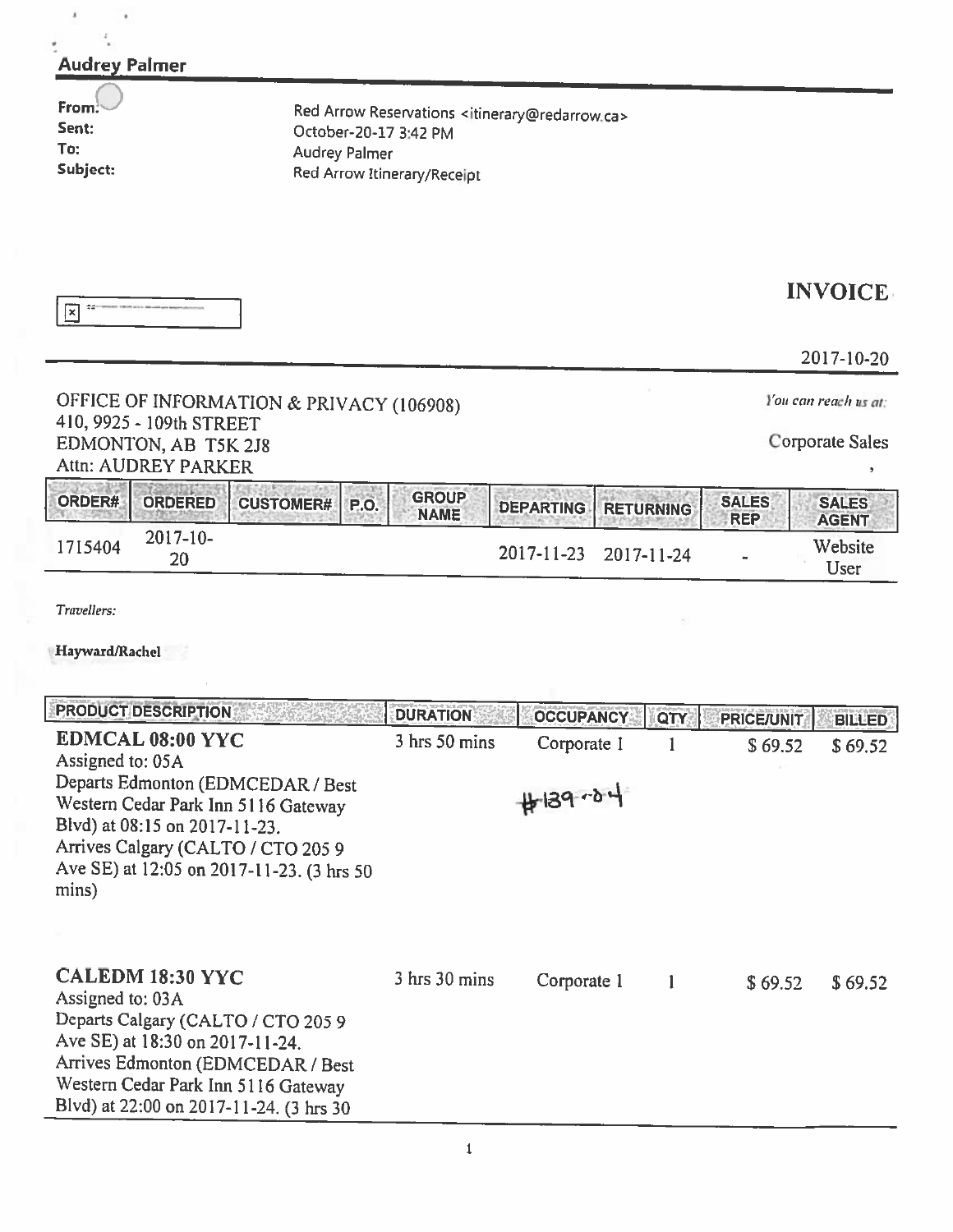|                       | <b>Payments Received</b>                                                  |           |             | <b>Base Price:</b><br>Discounts: | \$139.04<br>\$0.00 |
|-----------------------|---------------------------------------------------------------------------|-----------|-------------|----------------------------------|--------------------|
| <b>DATE</b>           | <b>GUEST</b><br>OFFICE OF                                                 | REFERENCE | AMOUNT      | <b>Service</b><br>Charges:       | \$0.00             |
| $2017 -$<br>$10 - 20$ | <b>INFORMATION &amp;</b><br><b>MasterCard</b><br><b>PRIVACY</b><br>****** |           | S<br>139.04 | Invoice<br>Total:                | \$139.04           |
|                       | Hayward                                                                   |           |             | <b>Payments</b><br>Received:     | \$139.04           |
|                       |                                                                           |           |             | <b>Balance Due:</b>              | \$0.00             |

# PLEASE NOTE THAT <sup>A</sup> PAPER TICKET IS NOT REQUIRED FOR CHECK-IN.

TERMS: DUE UPON RECEIPT GST# BN139981476 Please note that the maximum luggage allowance per person is 4 pieces including<br>carry on bags, and stowed luggage underneath the coach. Carry on bags include purses, backpacks and l departures; hours luggage will 3 incur reservation we require 24 hours notice. Failure to provide proper notice makes the trip non refundable & will result in an additional change fee for a date / time change. Failure to arrive on time or no showing for your de

If you wish to change or cancel your booking, <sup>p</sup>lease contact <sup>a</sup> Passenger Experience Representative at 1-800-232-1958.

Thank you for booking with Red Arrow Motorcoach. We appreciate your business!

mins)

Our Core Values: Safety | Customer Service | Resourcefulness | Integrity | Positive Attitude | Team Work | Loyalty | Accountability | Respect | Dedication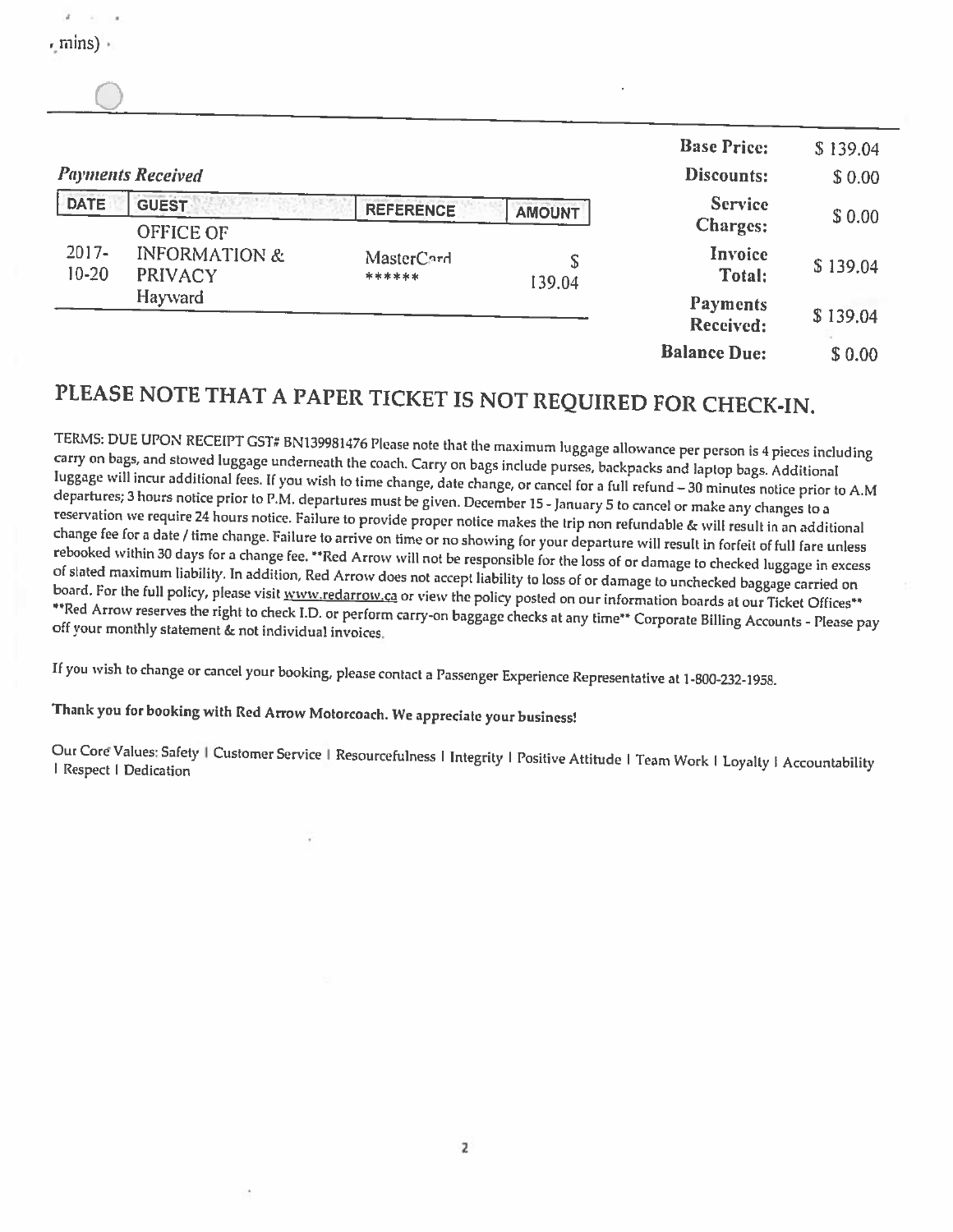sanoman calgary City Centre 888 - 7th Avenue SW www.sai,. anhotels,com



| Name:                                   | Rachel Hayward<br>410-9925 109th St<br>Edmonton, AB T5K 2J8        |                              |                            |                         |
|-----------------------------------------|--------------------------------------------------------------------|------------------------------|----------------------------|-------------------------|
|                                         | Guest Name Rachel Hayward                                          | <b>Arrival</b><br>11/23/2017 | Departure<br>11/24/2017    |                         |
|                                         |                                                                    | Room                         | 1011                       |                         |
| <b>Bill To</b>                          | Hayward, Rachel<br>410-9925 109th St<br>Edmonton, AB T5K 2J8       |                              |                            |                         |
| Phone                                   | 780-422-6860                                                       |                              |                            |                         |
|                                         | Property Code: 1-26 Invoice # 1107959 PO #                         |                              |                            |                         |
| Res. # 859635                           |                                                                    |                              |                            |                         |
| <b>Date</b><br>11/23/2017<br>11/23/2017 | <b>Description</b><br>MAX 1 AD<br><b>Destination Marketing Fee</b> |                              | <b>Voucher</b><br>cgy-1011 | <b>Amount</b><br>139.69 |
| 11/23/2017                              | <b>GST</b>                                                         |                              | cgy-1011                   | 4.19                    |
| 11/23/2017                              | <b>Provincial Tourism Levy</b>                                     |                              | cgy-1011<br>cgy-1011       | 7.19<br>5.76            |
| GST #: 12176 7065 RT 001                |                                                                    |                              | <b>Balance Due:</b>        | 156.83                  |
|                                         | <b>Total Tax</b><br><b>Destination Marketing Fee</b><br>4.19       |                              |                            |                         |

| )estination Marketing Fee      | 4.19    |
|--------------------------------|---------|
| GST                            | 7.19    |
| <b>Provincial Tourism Levy</b> | 5.76    |
| Total                          | \$17.14 |
|                                |         |

4156.83 Hotel<br># 7.19 dub GST<br># 149.64

Sandman Hotels, Inns & Suites, Limited | A Northland Company<br>Head Office 310-1755 West Broadway, Vancouver, British Columbia, V6J 4S5 T604.730.6600 F 604.730.4645<br>INVOICES ARE DUE AND PAYABLE WHEN PRESENTED www.sandmanhotels.com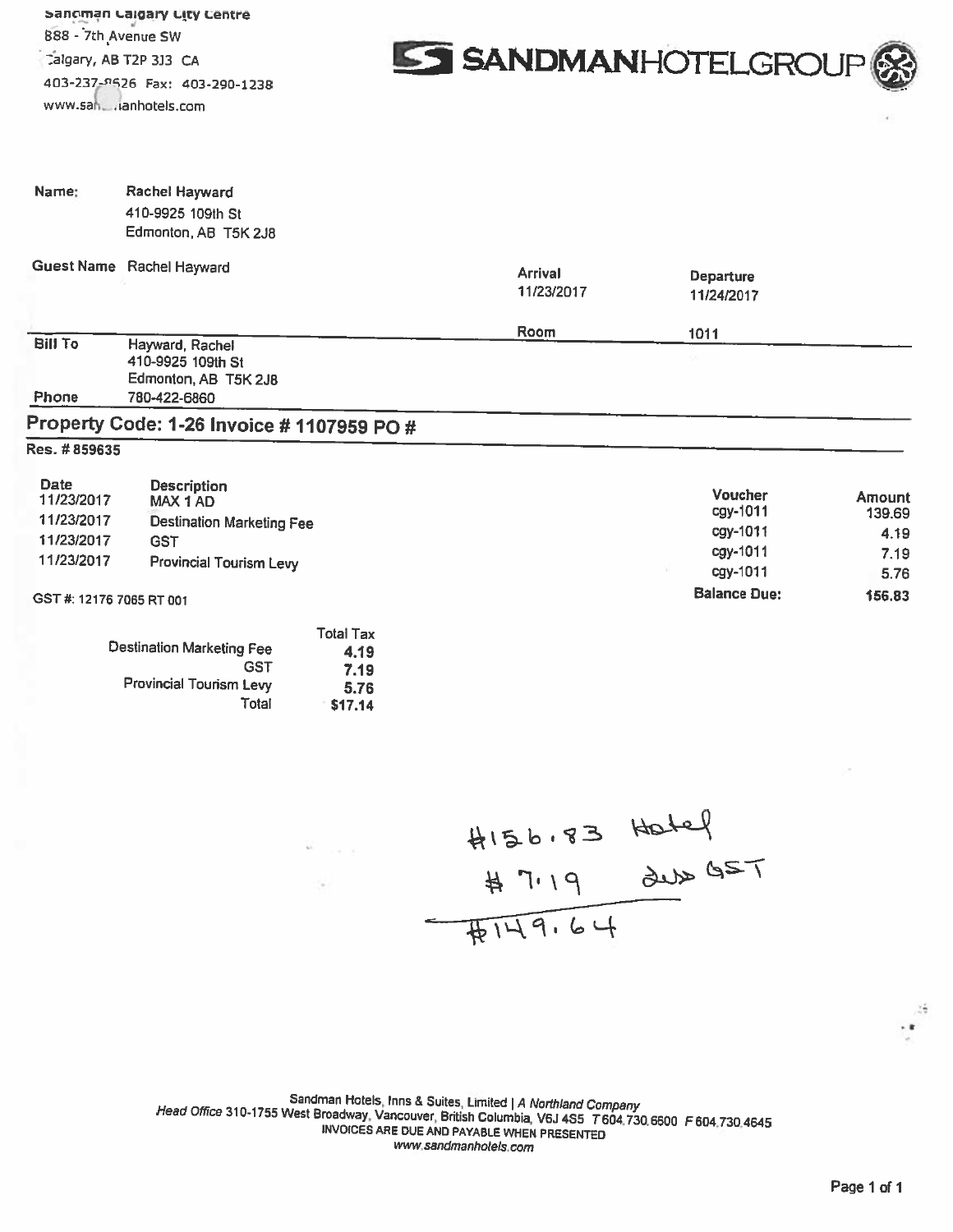BEST WESTERN CEDAR PARK **INN** 5116 GATEWAY BLVD NW EDMONTON **AB** CARD  $\overline{a}$ 

 $\epsilon \equiv -1$ 

 $r_{\rm e}$ 

CARD TYPE **INTERAC** ACCOUNT TYPE CHEQUING DATE 2017/11/23 TIME 4625 07:44:02 CLERK ID  $\overline{7}$ INVOICE #  $\mathbf{1}$ RECEIPT NUMBER C84060922-001-719-005-0 -------------**PURCHASE TOTAL** 

\$10.50

Interac A0000002771010 A4BD10C6DCDBD68F 0080008000-E800 337ED4AAE249EC68 0080008000-F800

# **APPROVED**

AUTH# 114117  $00 - 001$ THANK YOU

CARDHOLDER COPY

 $410.50$  parking<br>  $4.50$  Jess 457<br>  $#10.00$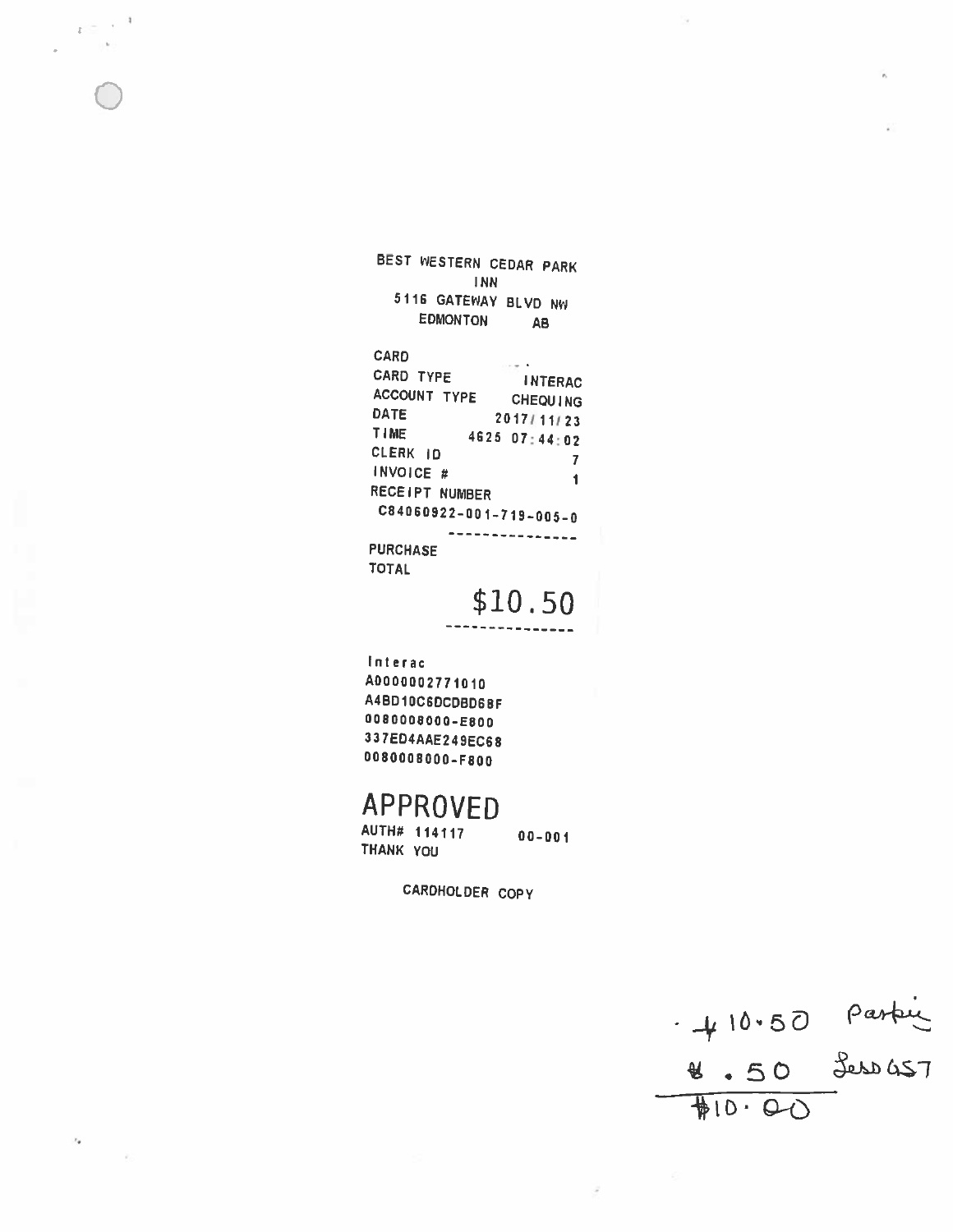CALGARY UNITED CABS 5660 10TH ST NE SUITE 8 CALGARY AB T2E 8W7 (403) 7774111

 $\bigcirc$ 

## SALE

|                   | REF#: 00000042    |
|-------------------|-------------------|
| Batch #: 033      | SEQ: 033001001042 |
| 11/24/17          | 13:41:58          |
| APPR CODE: 04755S |                   |
| <b>MASTERCARD</b> |                   |
| **********        | **/**             |
|                   |                   |

| <b>AMOUNT</b> | \$6.45 |
|---------------|--------|
| <b>TIP</b>    | \$2.00 |
| <b>TOTAL</b>  | \$8.45 |

00 . APPROVED - 001

wwwcalgarycabs.ca

CUSTOMER COPY

 $Tabc$ 33

٠.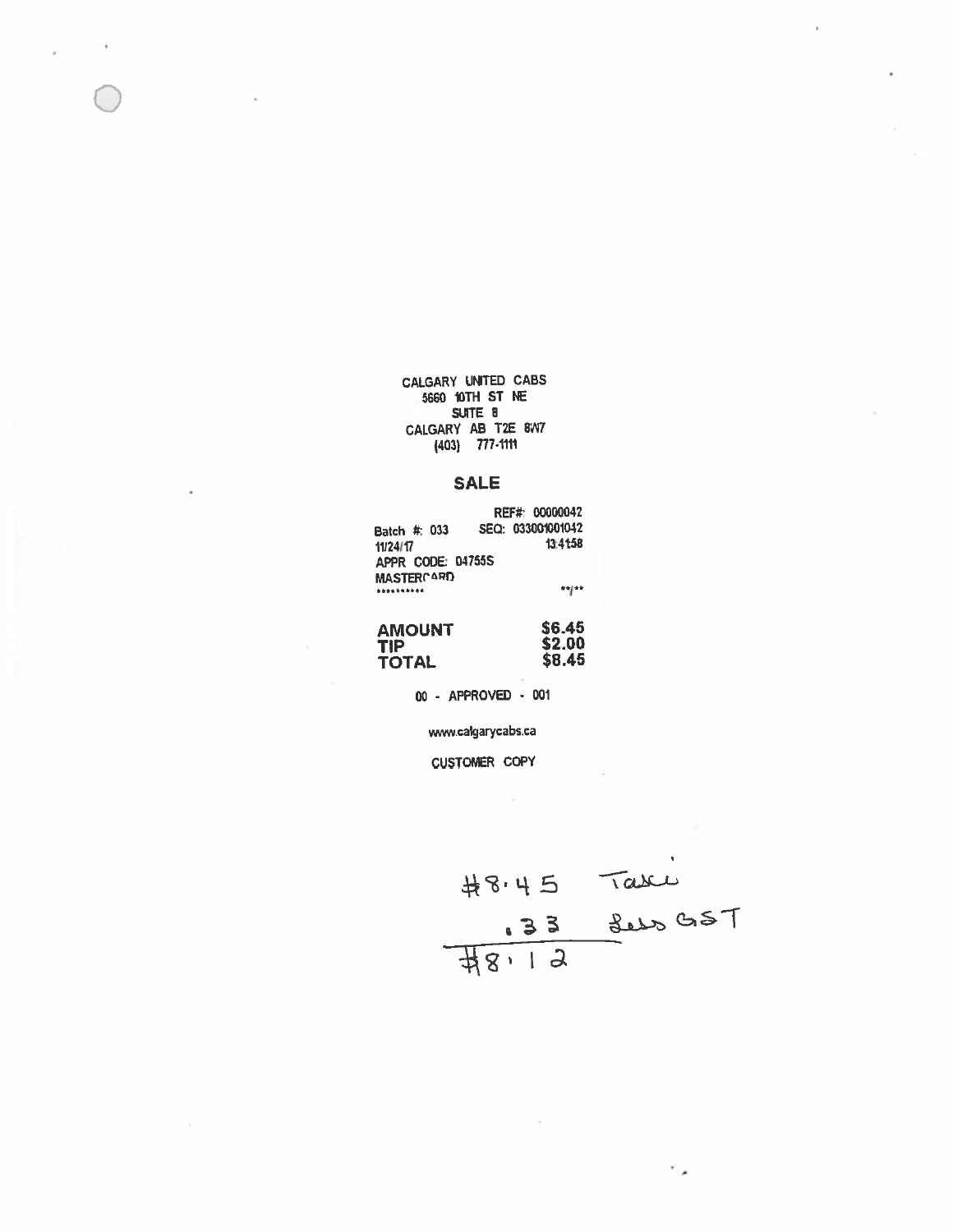#### Office of the Information and Privacy Commissioner of Alberta Rachel Hayward, Director- Compliance & Special Investigations Expenses Processed December 1,2017 -January 31, 2016

### Travel Expenses

| <b>Date Expenses</b><br>Incurred | <b>Destination</b> | <b>Description/Rationale</b>               | <b>Transportation</b> | <b>Accommodation</b> | Per Diems | (no receipts) | <b>Meals</b><br>(will<br>receipt | <b>Other</b> | <b>Total</b> |
|----------------------------------|--------------------|--------------------------------------------|-----------------------|----------------------|-----------|---------------|----------------------------------|--------------|--------------|
| Jan 19                           | Edmonton, AB       | Parking-meeting with Alberta Health        |                       |                      |           |               |                                  | 17.14        | 17.14        |
| <b>Jan 31</b>                    | Edmonton, AB       | Taxi-quarterly meeting with Alberta Health |                       |                      |           |               |                                  | 9.81         | 9.81         |
| <b>Total</b>                     |                    |                                            |                       |                      |           |               |                                  | 26.95        | 26.95        |

1Transportation includes: airfare, mileage, rental vehicle, Red Arrow

<sup>2</sup> Where receipts are not provided, Government of Alberta approved per diem meal rates and daily incidental rates are claimed.

<sup>3</sup>"Other" includes taxis, parking, telephone long distance and other sundry travel costs supported by receipts.

### **Hospitality/Working Session Expenses**

| <b>Date Expenses</b><br>Incurred | <b>Description/Rationale</b> | ---------<br><b>Hospitality</b><br>The property and the course of the lot | <b>Working</b><br><b>Session</b> | Total |
|----------------------------------|------------------------------|---------------------------------------------------------------------------|----------------------------------|-------|
| <b>Total</b>                     |                              |                                                                           |                                  |       |
| <b>Total Expenses</b>            |                              |                                                                           |                                  | 26.95 |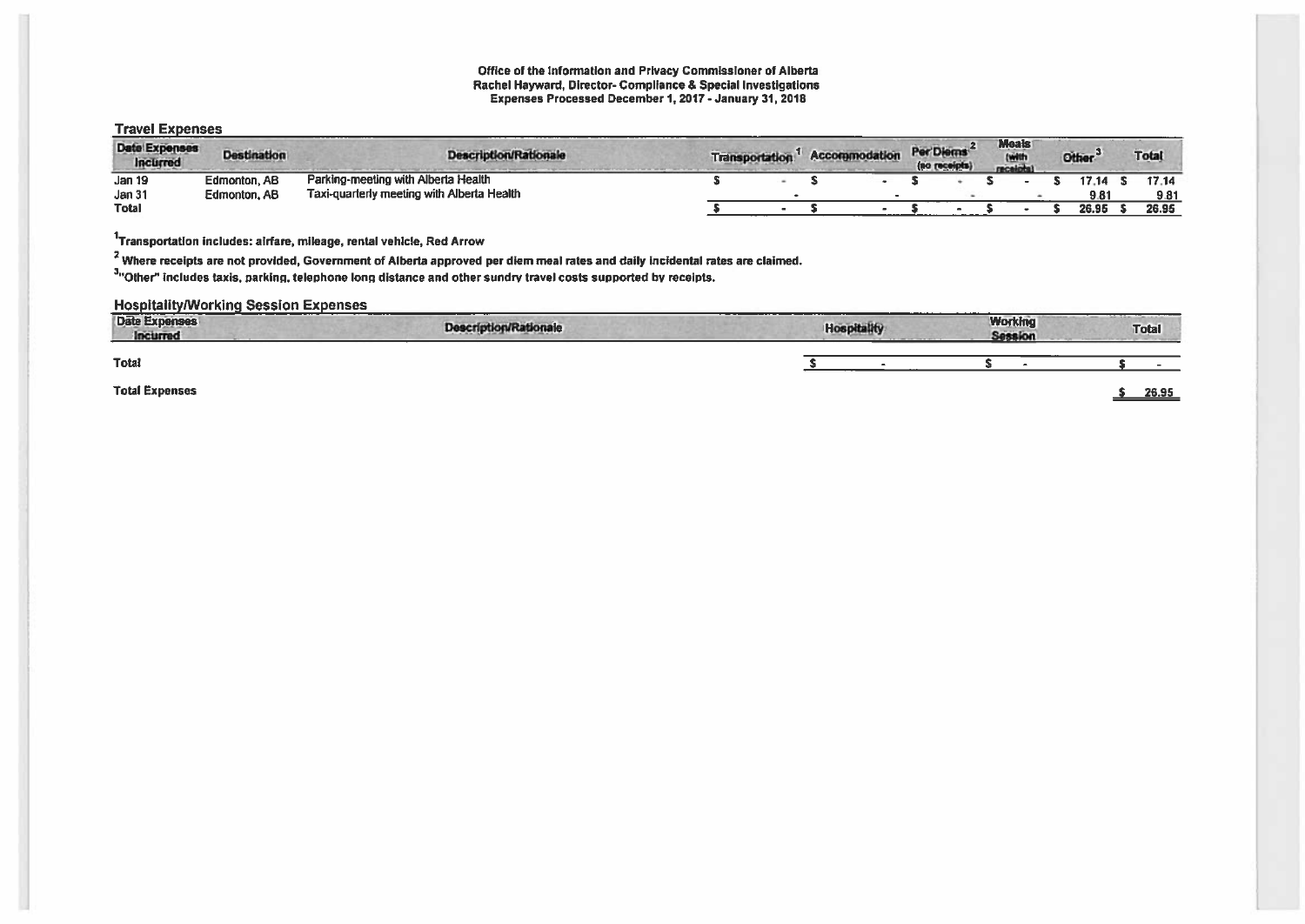$Hech$ GREATER EDMONTON TAXI ATB PLACE **SERVICE** GST: 887315638RTUDION<br>RECEIPT CI De dentitation 10135 31 AVE NW EDMONTON AB PAY: 19.01.18 14:41 Jan19/18 \*\*\*\*\*\*\*\*\*\*\*\*5584 **CARD** AMOUNT: \$ 18.00 CARD TYPE **MASTERCARD DATE** 2018/01/31 Jan 19 2018 02:41 pm TIME 0627 08:31:42 INVOICE # 151066 **TRANSACTION** RECEIPT NUMBER **RECORD** C85050496-001-001-446-0 ----------------Card Number ........... **PURCHASE AMOUNT** \$8.20 Card Entry : CHIP TIP \$2.00 **TOTAL** Trans Type : PURCHASE sar **\$10** Amount  $\therefore$  \$18.00 MasterCard Me  $A0000000041010$ Auth  $R =$  $\pm 039855$ D37AD3D7AEE29776  $0000008000 - E800 \bigcup_{n=0}^{\infty} (b^{n})$ Sequence # : 005048 5C3864D463A75F6D Meg Term ID  $\therefore$  002  $: 18/01/19$ Date **APPROVED**  $: 14:41:05$ Time  $01 - 027$ AUTH# 04283S THANK YOU APPROVED CARDHOLDER COPY BY ENTERING A VERIFIED PIN, CARDHOLDER AGREES TO PAY ISSUER IMPORTANT - RETAIN THIS SUCH TOTAL IN COPY FOR YOUR RECORDS ACCORDANCE WITH ISSUERS AGREEMENT WITH YELLOW CAB 780.462.3456 **CARDHOLDER** BARREL TAXI 780.489.7777 Application Label: EDMTAXI.COM MasterCard GST 100403070 AID: A0000000041010 10-20 Tasci<br>139 Less 954 TVR: 8000008000 TC: 064094229EF500EE **TSI: E800**  $9.81$ \*\*\* CUSTOMER COPY \*\*\*  $418.00$ Paskurg  $.86$  $\beta$ 26.95  $17.14$ 

¥.

 $\alpha$  ,  $\alpha$ 

Î.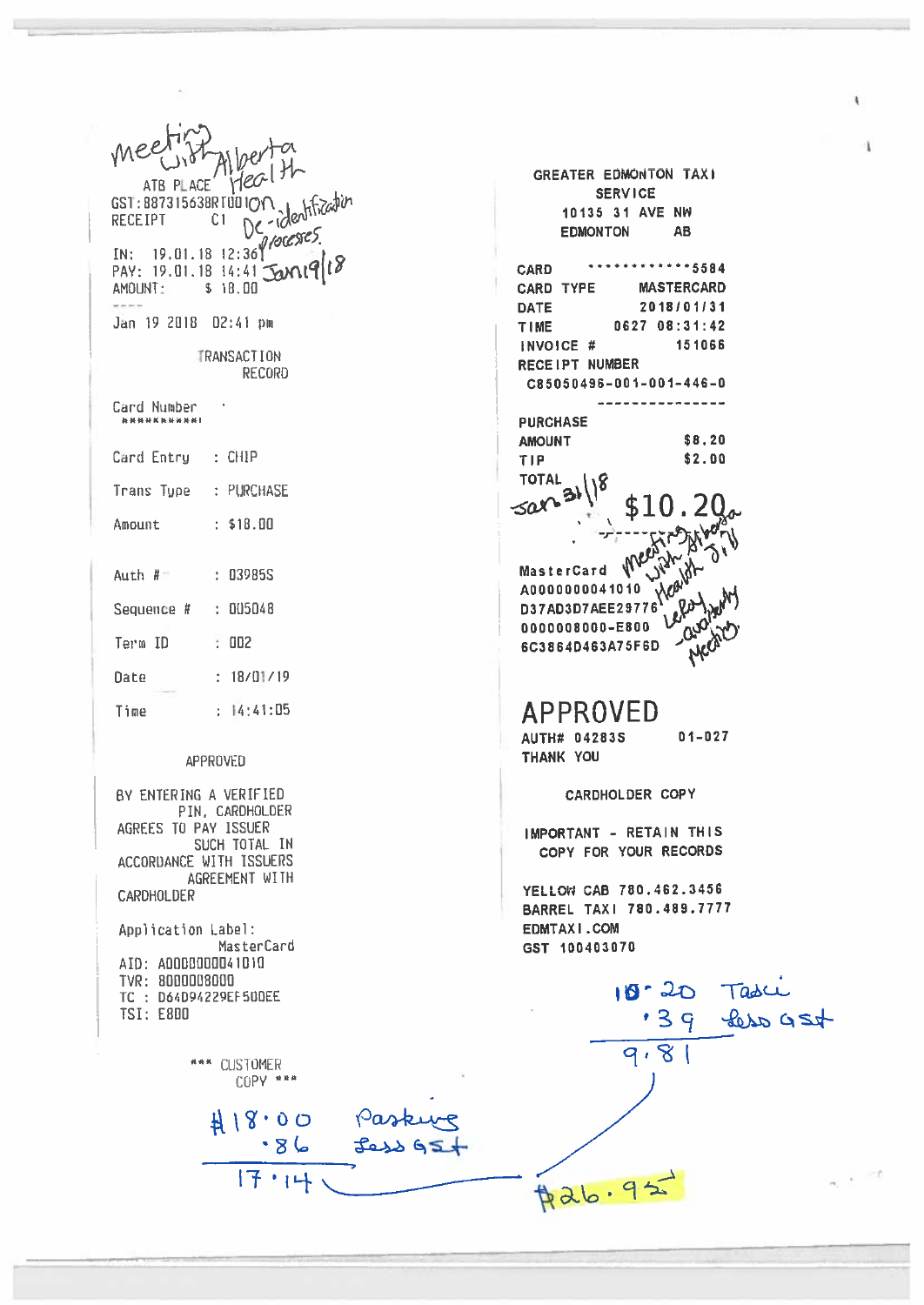#### Office of the Information and Privacy Commissioner of Alberta Rachel Hayward, Director- Compliance & Special Investigations Expenses Processed February 1,2018 - March 31, 2018

#### Travel Expenses

| <b>Date Expenses</b><br><b>Incurred</b> | <b>Destination</b> | <b>Description/Rationale</b>                                     | <b>Transportation</b> | Accommodation | Per Diems<br>(no receipts) | <b>Meals</b><br>receipts! | Other <sup>3</sup> | <b>Total</b> |
|-----------------------------------------|--------------------|------------------------------------------------------------------|-----------------------|---------------|----------------------------|---------------------------|--------------------|--------------|
| Aug 4                                   | Edmonton, AB       | Parking-attended Secondary Data Access meeting                   | $\blacksquare$        |               |                            |                           | 6.67 S             | 6.67         |
| Jan 12                                  | Edmonton, AB       | Parking-meeting with Alberta Health                              |                       |               |                            |                           | 11.43              | 11.43        |
| Feb 7-11                                | Victoria, BC       | Attended Reboot conference (airfare reported in previous period) |                       | 478.56        | 130.95                     |                           | 252.79             | 862.30       |
| Feb <sub>13</sub>                       | Edmonton, AB       | Parking-meeting with Alberta Health Services                     |                       |               |                            |                           | 19.05              |              |
| <b>Mar 12</b>                           | Edmonton, AB       | Parking-meeting with Alberta Health                              |                       |               |                            |                           | 17.15              |              |
| <b>Total</b>                            |                    |                                                                  |                       | 478.56        | 130.95                     |                           | 307.09             | 916.60       |

 $1$ Transportation includes: airfare, mileage, rental vehicle, Red Arrow

<sup>2</sup> Where receipts are not provided, Government of Alberta approved per diem meal rates and daily incidental rates are claimed.

3"Other" includes taxis, parking, telephone long distance and other sundry travel costs supported by receipts.

#### Hospitalitylworking Session Expenses

| <b>Date Expenses</b><br><b>Incurred</b><br><b>Service Control</b> | <b>Description/Rationale</b> | <b>Hospitality</b> | <b>Working</b><br><b>Session</b> |  | <b>Total</b> |
|-------------------------------------------------------------------|------------------------------|--------------------|----------------------------------|--|--------------|
| Total                                                             |                              |                    |                                  |  |              |
| <b>Total Expenses</b>                                             |                              |                    |                                  |  | 916.60       |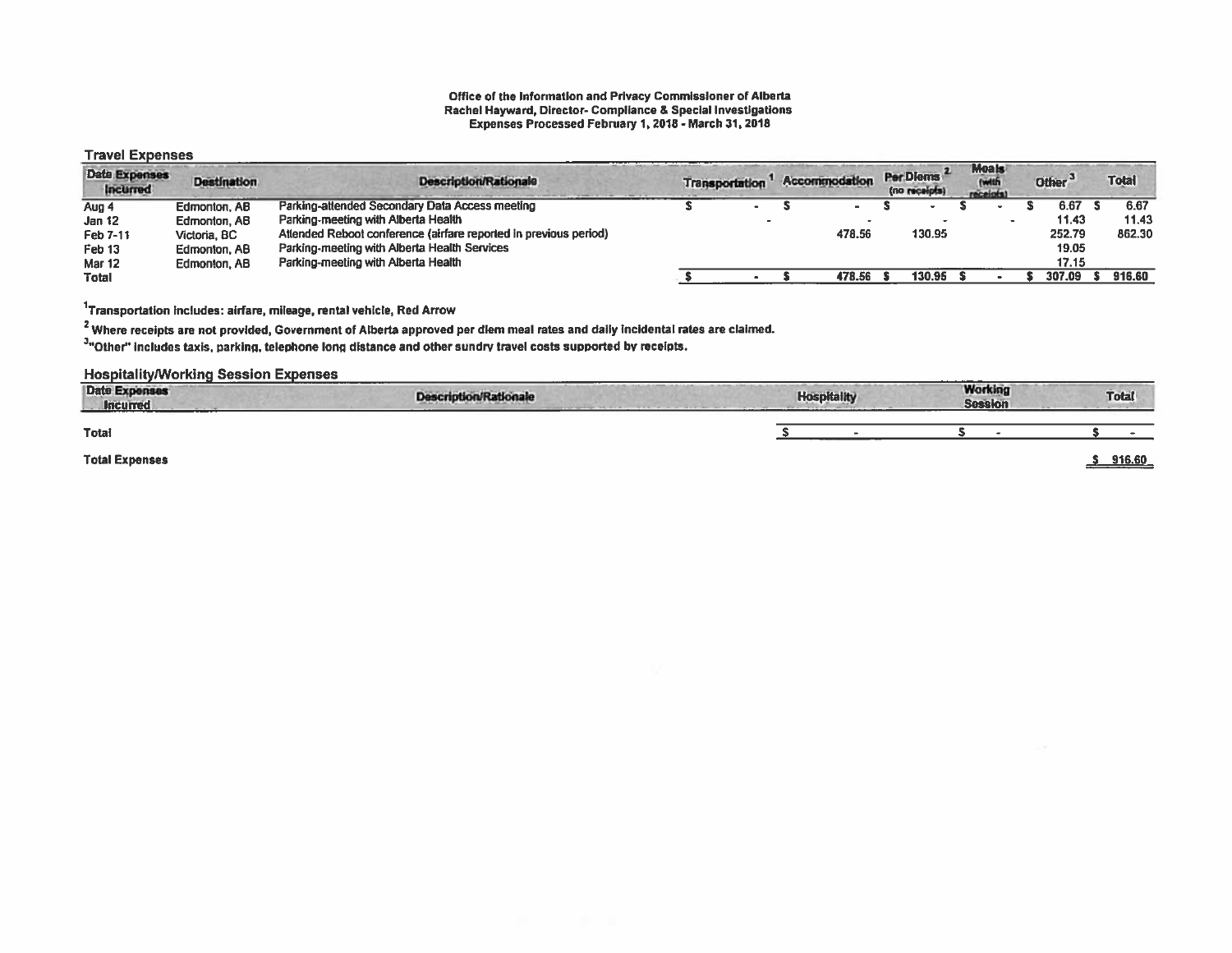IN: 12.03.18 12:25 PAY: 12.03.18 14:39 THIS IS YOUR RECEIPT THIS IS YOUR RECEIPT THIS IS YOUR RECEIPT THIS IS YOUR RECEIPT  $$18.00$ CITY OF EDMONTON AMOUNT: وأحادته Hart 12 2018 02:39 pm Terminal hozoa Zone: 7020 Plateir **TRANSACTION** Canada Place - P2N East **RECORD** Valid through: TUESDAY 13 FEB 18 Card Number  $\ddot{\cdot}$ \*\*\*\*\*\*\*\*\* 6:00 PM Amount Paid: \$20.00 (GST incl.)  $:$  CHIP **Auth No:012775** Card Entry Start Time: 2/13/2018 7:40 AM **Receipt No:** Fin: C64579a590awi75 : PURCHA **Trans Tupe**  $\mathbf{r}$ THIS IS YOUR RECEIPT THIS IS YOUR RECEIPT THIS IS YOUR RECEIPT THIS IS YOUR RECEIPT  $: $18.0]$ Amount  $: 07259S$  $1420.00$ Auth # Por  $3004$  $: 007769$ Sequence #  $: 002$ Term ID  $: 18/03/12$ Date  $: 14:38:42$ Time REVIEWEN **APPROVED** 7 BY ENTERING A VERIFIED MAR 19 2018 PIN, CARDHOLDER ပျ AGREES TO PAY ISSUER SUCH TOTAL IN ACCORDANCE WITH ISSUERS AGREEMENT WITH CARDHOLDER  $1418.00$  Parky<br> $1.85$  teso GSt Application Label: MasterCard AID: A0000000041010 TVR: 8000008000  $417.15$ TC: 90E96DD508EA7DCC **TSI: E800** \*\*\* CUSTOMER COPY \*\*\* Alkothytayo

C

ى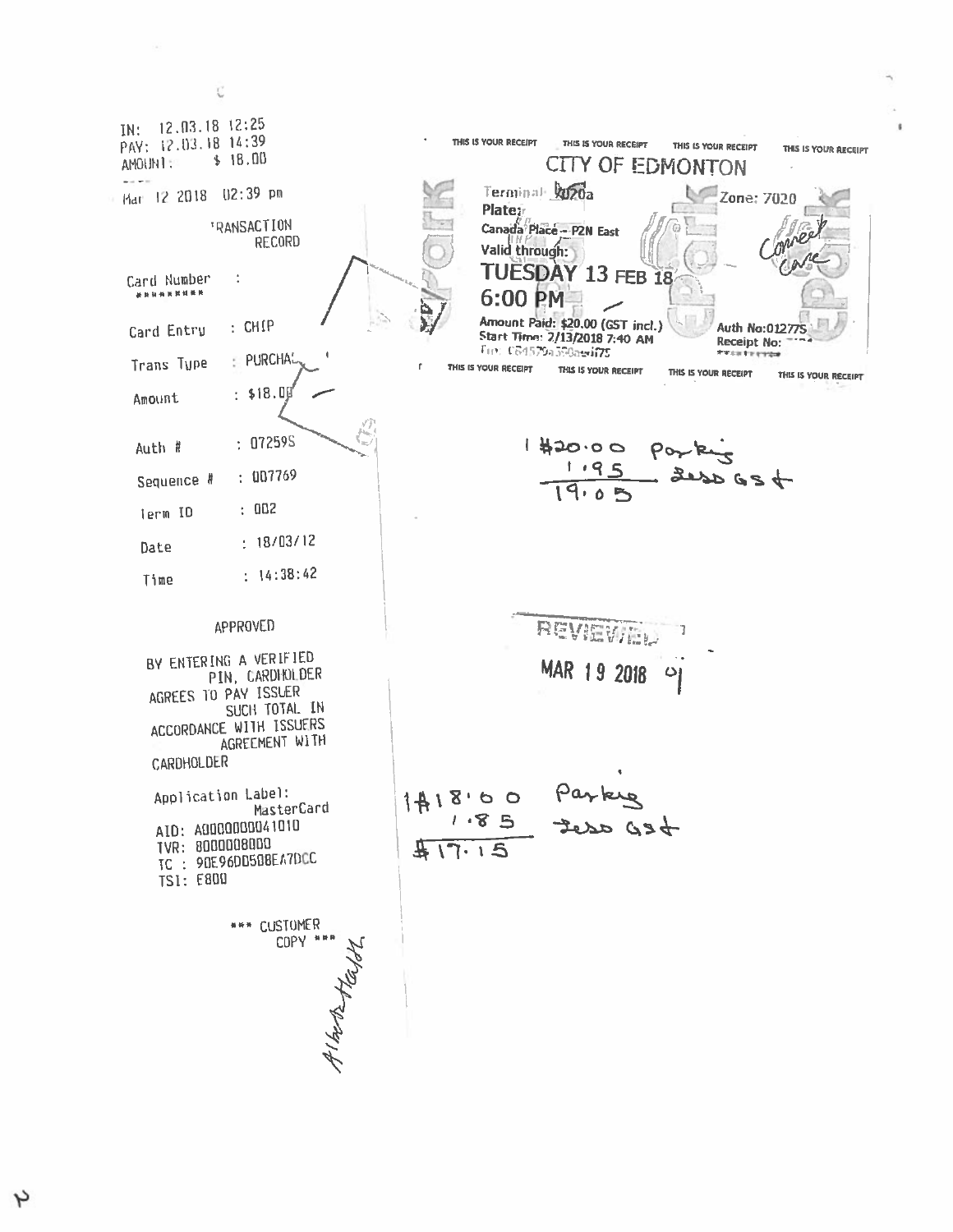$\overline{1}$ 

| ъı                                                                           |
|------------------------------------------------------------------------------|
| $\text{IN:} \quad$ 12.01.18 13:40<br>PAY: 12.01.18 15:34<br>AMOUNT: \$ 12.00 |
| Jan 12 2018 03:34 pm                                                         |
| <b>TRANSACTION</b><br>RECORD<br>"후드역_설님없습습습_.                                |
| Card Entry : CHIP                                                            |
| Trans Type : PURCHASE                                                        |
| Amount<br>: \$12.00                                                          |
| Auth #<br>: 00723S                                                           |
| Sequence # : 004761                                                          |
| Term in<br>٠.<br>002                                                         |

 $\mu_{\rm L}$ 

S

 $\sim$   $\sim$ 

## APPROVED

 $\bar{p}$ 

BY ENTERING A VERIFIED<br>PIN, CARDHOLDER<br>AGREES TO PAY ISSUER<br>ACCORDING SUCH TOTAL IN SUCH TOTAL IN<br>ACCORDANCE WITH ISSUERS CARDHOLDER<br>CARDHOLDER

Application Label: MasterCard<br>TVR: 80000000041010<br>TC : CCC0F21DO43E2D67<br>TSI: E800<br>TSI: E800

 $\mathfrak{g}$ 

\*\*\* CUSTOMER COPY \*\*\*

 $12.00$ <br> $-57200$ <br> $11.13$ 

 $52118$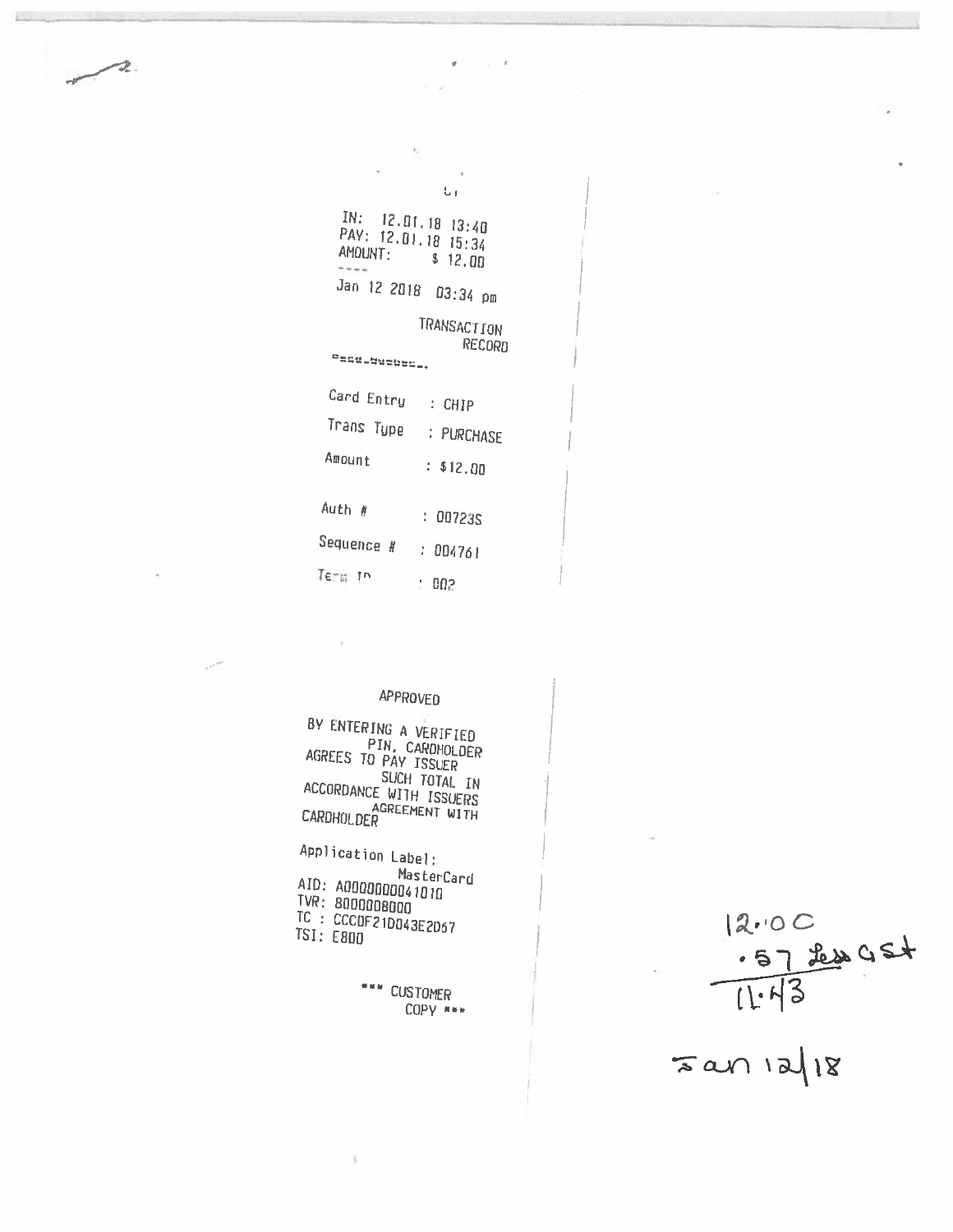

721 Government Street Victoria, BC V8W 1W5 T 250 384 8111 F 250 381 4334 G.S.T. / H.S.T. Registration # 84193-3179

**Reboot Communications Ltd. Ms Rachel Havward** 

### **Edmonton AB** T5T 1R9 Canada

| <b>Room</b>       | 422                                   |    |
|-------------------|---------------------------------------|----|
| Folio #           | 895721                                |    |
| Cashier#          | 2189                                  | ×. |
| Page #            | $: 1$ of 2                            |    |
| <b>Group Name</b> | Privacy & Security Conference Gov 201 |    |

Reference No.

| <b>Arrival</b>                   | 02/07/18 |
|----------------------------------|----------|
| <b>Departure</b>                 | 02/11/18 |
| <b>Fairmont President's Club</b> |          |

| Date     | <b>Description</b>               | <b>Additional Information</b> |              | <b>Charges</b> | <b>Credits</b> |
|----------|----------------------------------|-------------------------------|--------------|----------------|----------------|
| 02/07/18 | Room Charge                      |                               |              | $149.00 \cdot$ |                |
| 02/07/18 | <b>Destination Marketing Fee</b> |                               |              | 1.49           |                |
| 02/07/18 | Hotel Room Tax                   |                               |              | 16.55          |                |
| 02/07/18 | Room GST                         |                               |              | 7.52           |                |
| 02/08/18 | Room Charge                      |                               |              | 149.00         |                |
| 02/08/18 | <b>Destination Marketing Fee</b> |                               |              | 1.49           |                |
| 02/08/18 | <b>Hotel Room Tax</b>            |                               |              | 16.55          |                |
| 02/08/18 | Room GST                         |                               |              | 7.52           |                |
| 02/09/18 | Room Charge                      |                               |              | 149.00         |                |
| 02/09/18 | <b>Destination Marketing Fee</b> |                               |              | 1.49           |                |
| 02/09/18 | Hotel Room Tax                   |                               |              | 16.55          |                |
| 02/09/18 | Room GST                         |                               |              | 7.52           |                |
| 02/11/18 | Mastercard                       | <b>XXXXXXXXXX</b>             | <b>XXIXX</b> |                | 523.68         |



Thank you for choosing Fairmont Hotels & Resorts.

To provide feedback about your stay please contact Indu Brar, General Manager, at Indu.Brar@fairmont.com.

We also invite you to share memories of your experience on our community forum - visit www.everyonesanoriginal.com.

For information or reservations, visit us at www.fairmont.com or call Fairmont Hotels & Resorts from : United States or Canada 1 800 441 1414

l agree that my kability for this bill is not walved and I agree to be held personally keble in the event that the<br>indicated person, company or essociation talls to psy for eny peri of or the tull amount of these charges.

Thank you for choosing to stay with Fairmont Hotels & Resorts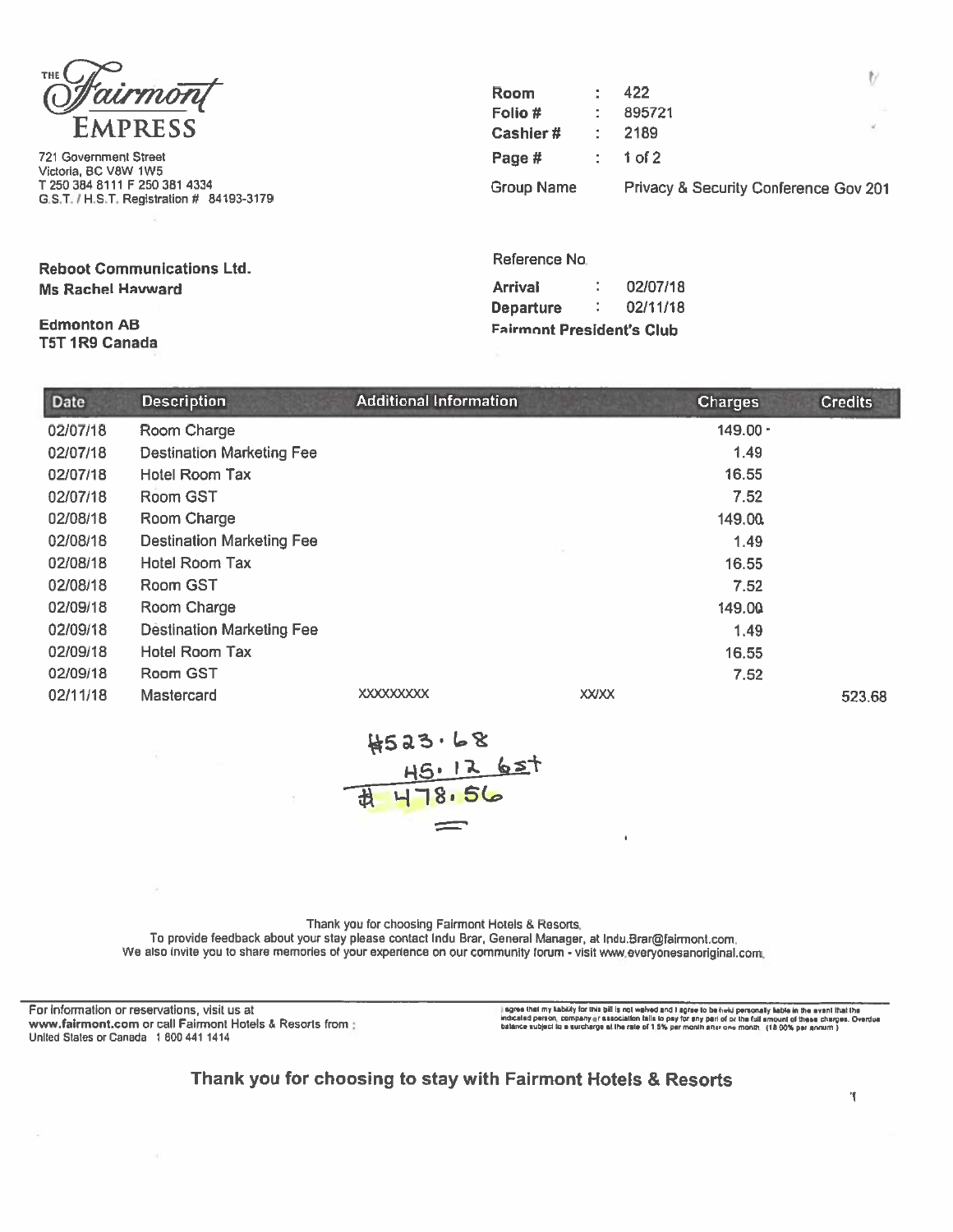**THE** airmon **EMPRESS** 

**721 Government Street** Victoria, BC V8W 1W5 T 250 384 8111 F 250 381 4334 G.S.T. / H.S.T. Registration # 84193-3179

**Reboot Communications Ltd. Ms Rachel Havward** 

**Edmonton AB T5T 1R9 Canada** 

**F&B:** 

Other:

Total:

| <b>Room</b> | 422                                   |  |
|-------------|---------------------------------------|--|
| Folio #     | 895721                                |  |
| Cashier#    | 2189                                  |  |
| Page #      | $\therefore$ 2 of 2                   |  |
| Group Name  | Privacy & Security Conference Gov 201 |  |

Reference No.

| <b>Arrival</b>                   |   | 02/07/18 |
|----------------------------------|---|----------|
| <b>Departure</b>                 | ٠ | 02/11/18 |
| <b>Fairmont President's Club</b> |   |          |

| <b>Date</b>                 | <b>Description</b> | <b>Additional Information</b> | <b>Charges</b> | <b>Credits</b> |  |
|-----------------------------|--------------------|-------------------------------|----------------|----------------|--|
|                             |                    | <b>Total</b>                  | 523.68         | 523.68         |  |
|                             |                    | <b>Balance Due</b>            | 0.00           |                |  |
| <b>GST Summary</b><br>Room: | 22.56              |                               |                |                |  |

Thank you for choosing Fairmont Hotels & Resorts. To provide feedback about your stay please contact Indu Brar, General Manager, at Indu.Brar@fairmont.com. We also invite you to share memories of your experience on our community forum - visit www.everyonesanoriginal.com.

For information or reservations, visit us at www.fairmont.com or call Fairmont Hotels & Resorts from : United States or Canada 1 800 441 1414

 $0.00$ 

 $0.00$ 

22.56

I agree that my kabitity for this bill is not walved and I agree to be hald personally fisble in the event that the<br>indicated person, company or association fails to pay for any part of or the full amount of these charges.

Thank you for choosing to stay with Fairmont Hotels & Resorts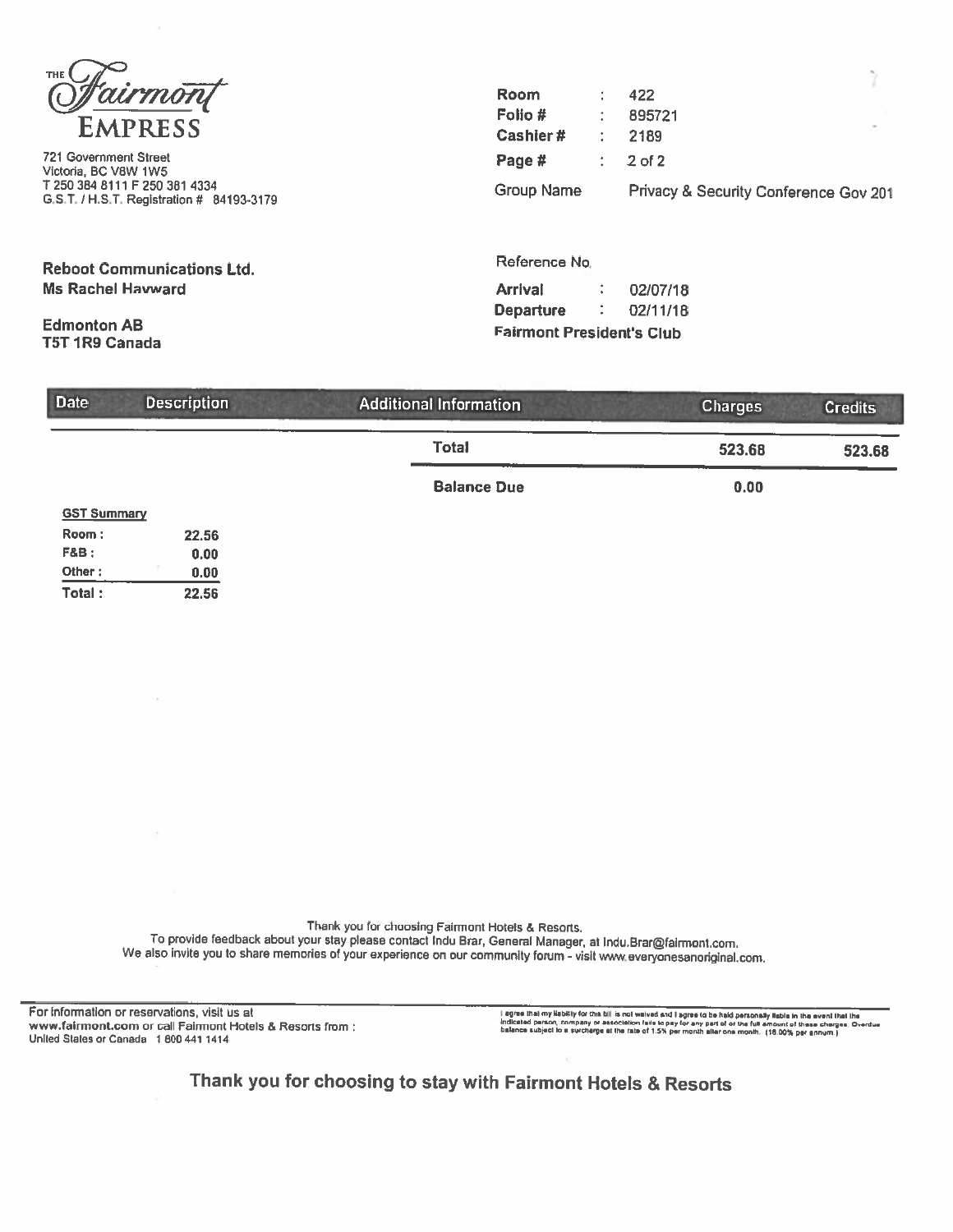**A-PPORT TALL SERVICE** 4600 101 51. (7808907070) **EDMONTON** AB

| <b>CARD</b>             | <b>BERTHER BERTH</b> |               |                   |  |        |     |  |
|-------------------------|----------------------|---------------|-------------------|--|--------|-----|--|
| <b>CARD TYPE</b>        |                      |               | <b>MASTERCARD</b> |  |        |     |  |
| <b>DATE</b>             |                      |               | 2018/02/07        |  |        |     |  |
| TIME                    |                      | 5337 09:16:54 |                   |  |        |     |  |
| INVOICE #               |                      |               |                   |  |        | 711 |  |
| <b>RECEIPT NUMBER</b>   |                      |               |                   |  |        |     |  |
| CB5030273-001-154-016-0 |                      |               |                   |  |        |     |  |
|                         |                      |               |                   |  |        |     |  |
| <b>PURCHASE</b>         |                      |               |                   |  |        |     |  |
| <b>AMOUNT</b>           |                      |               |                   |  | ቁዳፍ በሰ |     |  |

| AMOUNT | \$55.00 |
|--------|---------|
| TIP    | \$6.60  |
| TOTAL  |         |

\$61.60

MasterCard A0000000041010 9939173250812D7C 0000008000-E800 BCD86434E13EE5B2

## **APPROVED**

**AUTH# 09648S**  $01 - 027$ THANK YOU

CARDHOLDER COPY

IMPORTANT - RETAIN THIS COPY FOR TORP RECHROS

461.60

59.23

2.37 Sessionst

Exited ON TUN PATT **SERVICE** 10135 31 AVE NW **EDMONTON AB** 

CARD \*\*\*\*\*\*\*\*\*\*\*\* CARD TYPE **MASTERCARD DATE** 2018/02/11 TIME  $2321$   $15:11:10$ INVOICE # 296865 RECEIPT NUMBER C85053385-001-001-703-0 **PURCHASE AMOUNT** \$67.00 TIP.  $$6.70$ **TOTAL** 

\$73.70

MasterCard A0000000041010 28A1108C69EF7FD8 0000008000-E800 908CEE42EDBAA482

## **APPROVED**

AUTH# 03332S  $01 - 027$ THANK YOU

CARDHOLDER COPY

IMPORTANT - RETAIN THIS  $\mathbf{L} \otimes \mathbf{Y} \cdot \mathsf{FOR} \cdot \mathbf{Y} \cdot \mathsf{JL}(\mathbf{A}, \mathbf{X}, \mathbf{Y}) \otimes_{\mathcal{O}(\mathbf{X})} \mathbf{Z}$ 

83 Less G3t.

 $\pm$  as  $3 + 60 + 6$  $175$  $\mathbf{L}$  and  $\mathbf{L}$ **EDWIANI**, COM 707-100401070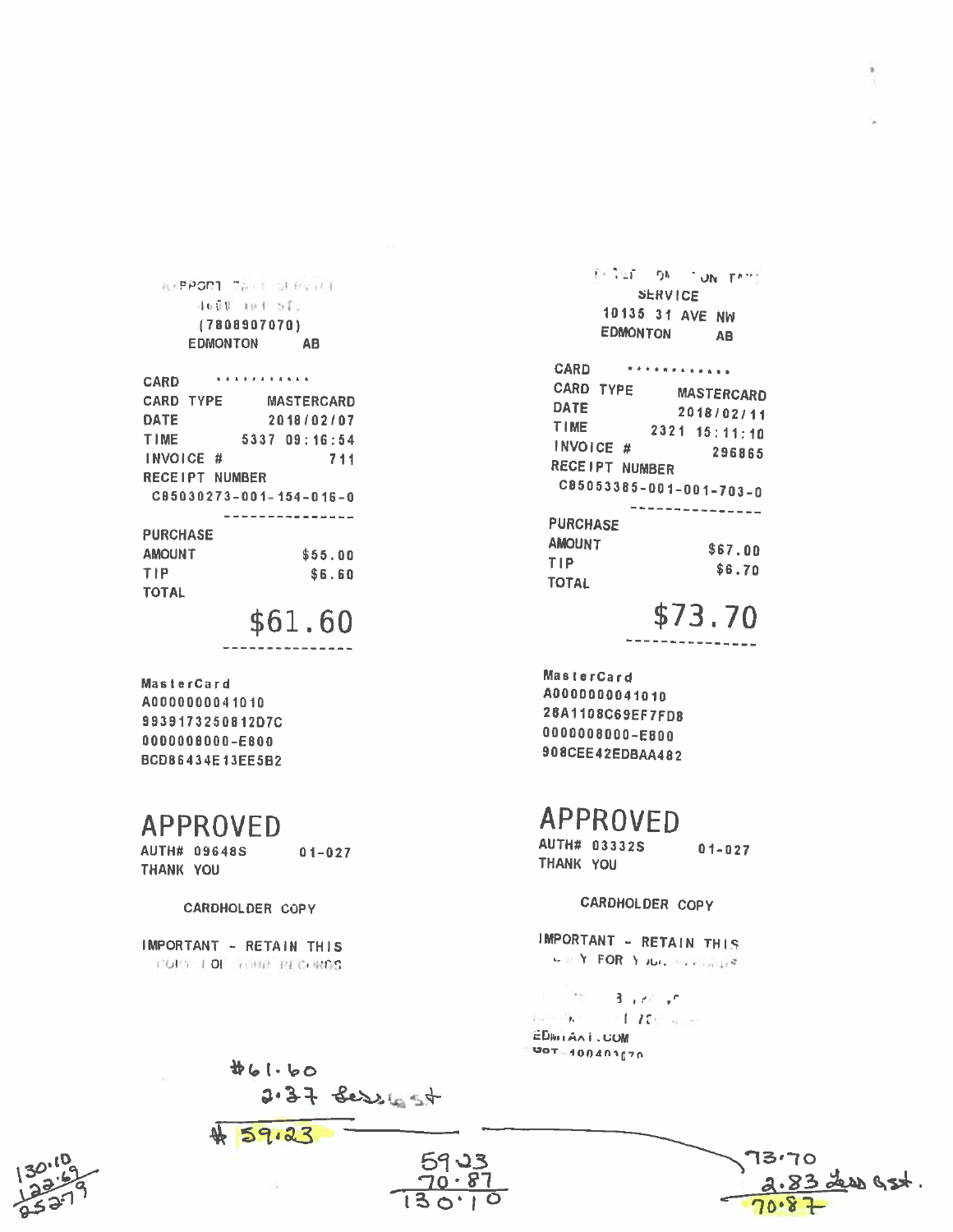YELLOW CAB B17 FISGARD STREET V8W1R9 **VICTORIA BC** 21852400 GH2185240045

**HH** iii PURCHASE 12:43:43  $02 - 07 - 2018$ Acct # \*\*\*\*\*\*\*\*\*\*\* Ċ.

Exp Date \*\*/\*\* Card Type MC **Name: RACHEL HAYWARD** A0000000041010

Operator: 45 **Trace # 6965** Inv. # 45 RRN 001108017 Auth # 003115

| Purchase | \$59.80 |
|----------|---------|
| Tip      | \$5.00  |
| Total    | \$64.80 |

(001) APPROVED-THANK YOU

Retain this copy for your records Customer copy

www.yellowCaWictoria.com 250-381-2222

YELLOW CAB 817 FISGARD STREET V8W1R9 **VICTORIA** BC 21852400 GH21852400W1

#### iiii 封封 PURCHASE

 $02 - 11 - 2018$ 09:33:24 Acct # \*\*\*\*\*\*\*\*\* Ć Exp Date \*\*/\*\* Card Type MC **Name: RACHEL HAYWARD** A0000000041010 MasterCard

Operator: 225 Trace # 10775 Inv. # 1281 Auth # 097185 RRN 001017002

| <b>Purchase</b> | \$57.80 |
|-----------------|---------|
| Tip             | \$5,00  |
| Total           | \$62.80 |
|                 |         |

# (001) APPROVED-THANK YOU

Retain this copy for your records Customer copy

www.yellowcabvictoria.com 250-381-2222